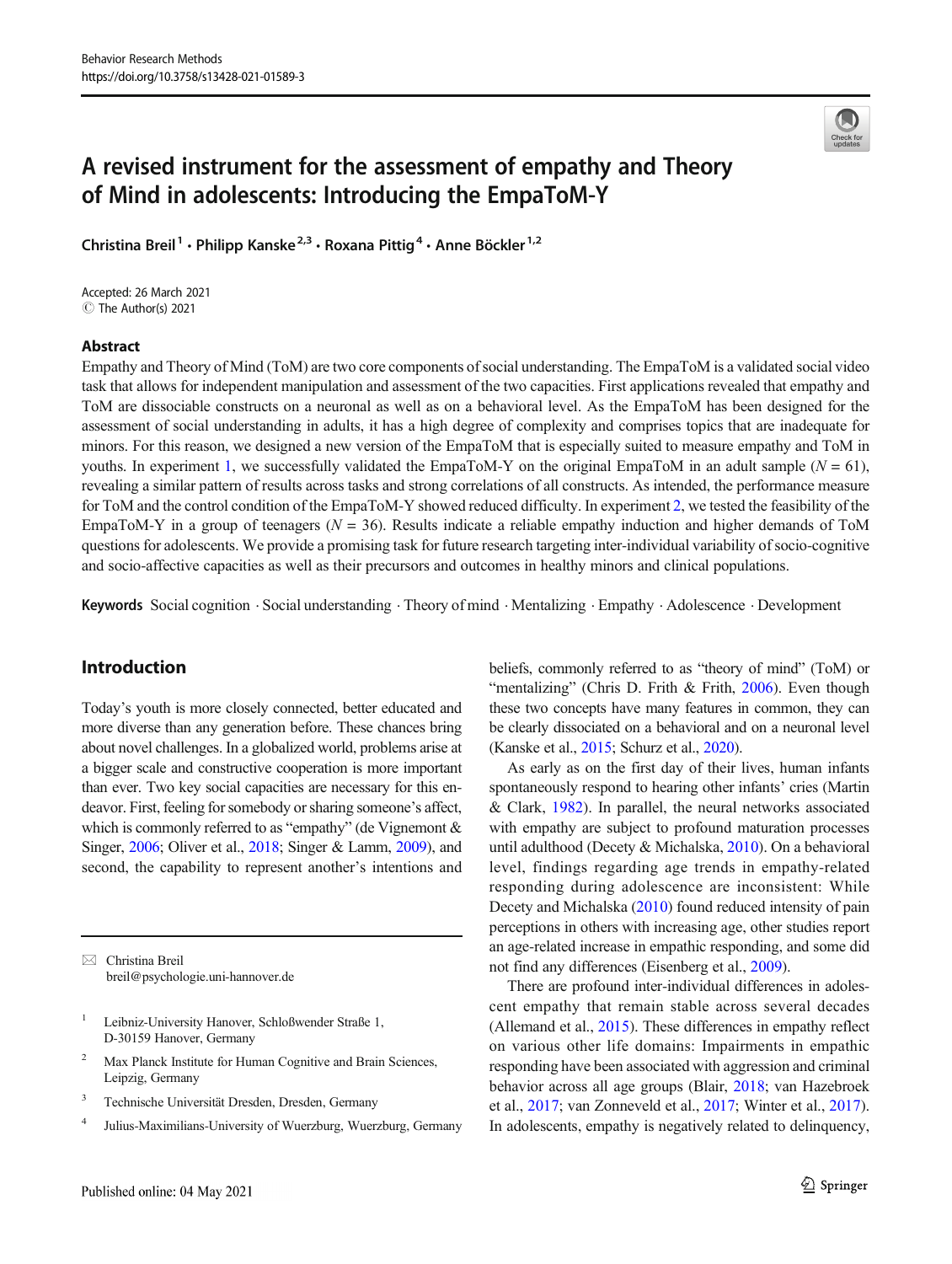bullying and externalizing problems—but positively related to numerous socially desirable characteristics, such as pro-social goals, social competence and supportive relationships (Eisenberg et al., [2009\)](#page-12-0). Critically, the level of initial empathy as well as the degree and direction of development during adolescence predict inter-individual differences in social competence two decades later (Allemand et al., [2015](#page-11-0)) and an accumulation of adverse relationships in youths is considered an unspecific risk factor for psychopathologic development from adolescence to early adulthood (Adam et al., [2011](#page-11-0)). As such, adolescent empathy is not only a protective factor at the time being, but also an important resource for social functioning and mental health as an adult. Yet the literature on empathy development from ages 12–18 is limited and findings have been inconsistent (Eisenberg et al., [2009](#page-12-0)), indicating that further research in this area is urgently needed.

In a similar vein, research in children suggests a reliable development of ToM capacities during the first years of life (Hughes & Leekam, [2004;](#page-12-0) Wellman et al., [2001](#page-14-0)) with first attempts of spontaneous perspective-taking at the age of 7–15 months (Baillargeon et al., [2010;](#page-11-0) Kovacs et al., [2010\)](#page-12-0) and a progressive understanding of more complex forms of mentalizing throughout adolescence (Devine & Hughes, [2013\)](#page-12-0) and adulthood (Dumontheil et al., [2010\)](#page-12-0). Difficulties in ToM performance have been linked to a variety of psychological disorders, such as depression, social anxiety disorder, autism spectrum disorder (ASD) and schizophrenia (Berecz et al., [2016](#page-11-0); Bora et al., [2009](#page-12-0); Leppanen et al., [2018](#page-13-0); Washburn et al., [2016\)](#page-14-0).

So far, most research has focused on the early childhood and preschool years (Baillargeon et al., [2010](#page-11-0); Cadinu & Kiesner, [2000;](#page-12-0) Wellman et al., [2001\)](#page-14-0), and on clinical populations with social deficits, for instance individuals with ASD (Altschuler et al., [2018](#page-11-0); Baron-Cohen et al., [1985;](#page-11-0) Deschrijver et al., [2016](#page-12-0)) or schizophrenia (Bora et al., [2009](#page-12-0); Frith & Corcoran, [1996\)](#page-12-0). More recently, the neural underpinnings of mentalizing have received considerable attention, and new paradigms have been developed to investigate interindividual variability in healthy adults (Baksh et al., [2018](#page-11-0); Murray et al., [2017;](#page-13-0) Schurz et al., [2014,](#page-13-0) [2020](#page-13-0)). In striking contrast, very little attention has been devoted to ToM development, its precursors and its outcomes in healthy teenagers. Pioneer fMRI studies show that activity during mentalizing processes in frontal regions decreases from adolescence to adulthood (Blakemore et al., [2007;](#page-12-0) Sebastian et al., [2012](#page-13-0); Wang et al., [2006](#page-14-0)), which could be indicative of synaptic reorganization processes in the prefrontal cortex (Blakemore, [2008\)](#page-12-0). One recent study demonstrated that only from the age of 10–12 years onwards do children begin to understand that two people can represent the exact same information differently. This type of reasoning has been shown to be protective of serious behavior problems and social conflict in high school (Weimer et al., [2017](#page-14-0)). Strong interactions between peer acceptance and social understanding have been demonstrated in

children (Banerjee et al., [2011](#page-11-0); Hughes & Leekam, [2004\)](#page-12-0) and pre-adolescents (Bosacki & Wilde Astington, [2001\)](#page-12-0). A thorough investigation of social understanding in teenagers is therefore highly necessary.

Critically, the endeavor of assessing the development of empathy and ToM in youths demands measures that allow for an assessment of the full range of skills that are required to prosper in the adolescent social system. The false belief task (Wimmer & Perner, [1983\)](#page-14-0) is widely regarded as the litmus test for ToM, but is already mastered by normally developing children from the age of four years on (Wellman et al., [2001](#page-14-0)), and even the more complex variations of this or related paradigms are usually at ceiling in healthy adults (but see Keysar et al. ([2003\)](#page-12-0)). These issues lower the chances of capturing variance and improvement in mental state representation in healthy adult and adolescent samples. In this light, the development of complex ToM measures, such as the Edinburgh Social Cognition test (Baksh et al., [2018](#page-11-0)) and the EmpaToM (Kanske et al., [2015\)](#page-12-0), has been an important recent trend.

The EmpaToM is a promising tool, as it allows for simultaneous manipulation and assessment of empathy and ToM. By using naturalistic dynamic stimuli, the EmpaToM is akin to real-life situations and interactions, and its compatibility with physiological measures and imaging techniques allows for a full-range investigation of social cognition in healthy samples and clinical populations (Preckel et al., [2016\)](#page-13-0). The task consists of short video sequences that depict an unknown person narrating an autobiographical episode. The episode is either of negative emotional valence, thereby eliciting an empathic response, or neutral as a control condition. Participant empathic tendency is derived from affect ratings after each video. ToM performance is measured by means of contentrelated questions on the previously seen video that either require mental perspective taking of the narrator (ToM), or not (nonToM). Hence, affect sharing and ToM are orthogonally manipulated in this task, comprising (i) negative and neutral videos for an assessment of subjective affect sharing of the participants and (ii) videos with or without a mentalizing component allowing for subsequent ToM questions and control questions on each story. The EmpaToM has been thoroughly validated, revealing specific brain-behavior relations for both capacities. Importantly, the task is sensitive for changes in social cognition across the adult lifespan (Reiter et al., [2017](#page-13-0)) and for plasticity induced by mental trainings (Trautwein et al., [2020\)](#page-13-0). However, the EmpaToM in its present form is inappropriate for an assessment of empathy and ToM in adolescents for three reasons in particular. For one, this task encompasses several episodes that are inadequate for minors on an affective level. These episodes include war experiences, sexual and physical abuse, family tragedies and deadly accidents, and could lead to intolerable emotional distress in teenagers. Second, the EmpaToM has a high level of difficulty resulting from complex issues that are alluded to but not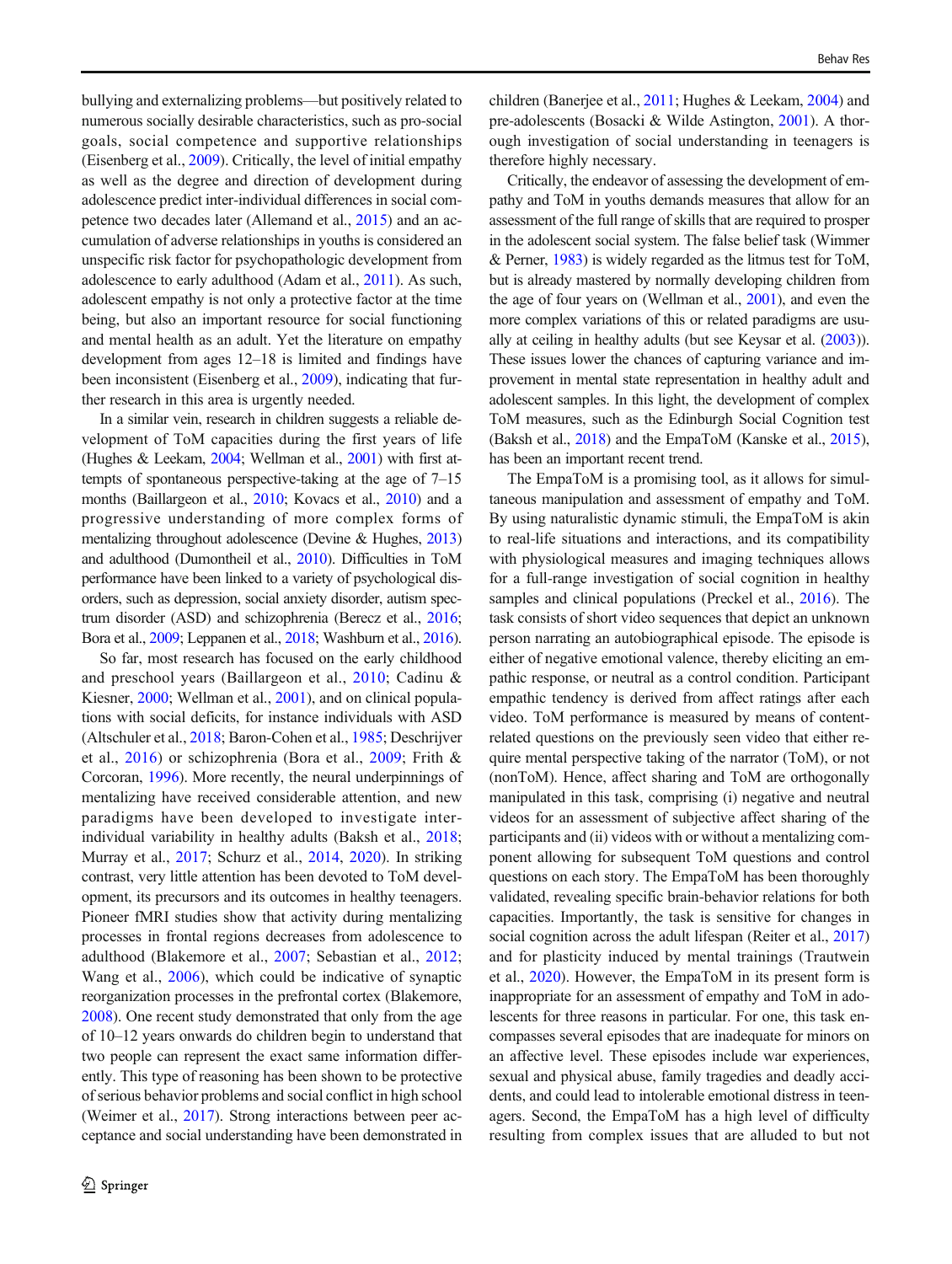<span id="page-2-0"></span>explicitly named in the videos, and from questions that require common knowledge that may only be acquired with age. Finally, the EmpaToM mainly entails "adult topics" that could be difficult to imagine for teenagers. While empathizing with other persons even when they are in situations one cannot easily relate to is a core competence of social understanding and should hence not lower ecological validity, the exclusive implementation of such unfamiliar topics could lead to low motivation or even negligence at task execution.

In summary, even though social cognition likely continues to develop beyond the well-studied hallmarks during childhood, a thorough understanding of the representation of other people's minds in adolescents is still lacking. This gap is especially problematic because social competence is vital for a healthy and adaptive coming of age with intact peer relationships. Critically, the neglect of adolescent social cognition in research goes hand in hand with a shortage of appropriate tools for a comprehensive assessment of social understanding in healthy individuals of this age group.

We aimed to fill this gap by providing a new instrument for the assessment of empathic affect sharing and ToM in teenage samples. Our goal was to design a measure that allows for a full-range investigation of adolescent social understanding with inter-individual variability in a naturalistic setting. To this end, we created a version of the EmpaToM that is especially tailored to the abilities and needs of a younger age group, namely (i) eliciting sufficient inter-individual variance while being generally solvable by teens and (ii) age-appropriate content of the stories with (iii) younger narrators talking about issues that teenagers can more easily relate to. For our new instrument, the EmpaToM-Y, we kept the general design of the EmpaToM and developed new videos and questions that are less complex and more appropriate for adolescents.

Because the original EmpaToM has been extensively validated, we first behaviorally tested the EmpaToM-Y on the existing measure in an adult sample group ( $N = 61$ , experiment 1). We decided on this age group because the original EmpaToM is inappropriate for adolescents. We therefore conducted a second experiment ( $N = 36$ , experiment [2\)](#page-7-0) in which we assessed the feasibility of our new instrument in a sample of adolescents. For further external validation in experiment [2](#page-7-0), we added a standardized measure of self-reported empathy and ToM.

## Experiment 1

## Method

We report how the sample size was determined, all manipulations and measures that are collected and all data exclusions (Simmons et al., [2012](#page-13-0)). In experiment 1, we apply the EmpaToM-Y together with the existing EmpaToM in an adult sample to behaviorally validate the new measures.

#### **Participants**

Ninety-nine participants took part in experiment 1 in return for course credit or 10€ and completed an informed consent form. All participants were recruited via the participant database of the University of Wuerzburg, were fluent in German and reported normal or corrected to normal vision. We had to exclude the data of 18 participants because they reported being acquainted with one of the persons that was displayed in the videos, or because of language barriers. Due to technical difficulties with one of the testing computers, the data of 17 further participants was corrupt and could not be entered into the analysis. Of the remaining 64 participants, three data sets were removed due to implausibly high error rates in the ToM and nonToM questions (above 33%), leaving 61 participants (mean age = 28.7, SD = 8.88, range: 20–56; 47 females; 57 right-handed) for the final analysis. The present study is compliant with the ethical standards of the 1964 Declaration of Helsinki regarding the treatment of human participants in research and was approved by the local ethics committee.

## Task

The EmpaToM-Y is a German video-based task that simultaneously manipulates empathic affect sharing and ToM. Each trial started with a fixation cross (1 s) after which the name of the person who is speaking in the following video was displayed (1 s; Fig. [1\)](#page-3-0). Each video lasted about 15 s and presented an unknown character allegedly recounting an autobiographical episode. The videos differed in terms of valence (neutral or negative) and ToM-affordance (ToM or nonToM). After each video, participants were required to rate their own emotional state on a rating scale ranging from negative to positive (affect rating). We derived a measure for the tendency to share others' affect (affect sharing tendency) by comparing the participants' rating after negative versus neutral videos. The affect rating was followed by a multiple-choice question regarding the video content. Each question had three response options (one correct answer) that appeared in randomized order. The questions either entailed mental perspective-taking (ToM) or factual reasoning (nonToM). The EmpaToM-Y consisted of 40 trials (ten for each combination video valence and ToM requirement), with four videos per narrator (one per condition). Forty trials of the original EmpaToM task were presented intermixed with the 40 trials of the EmpaToM-Y in randomized order with a short break every 20 trials.

#### Stimuli

Twenty-four novel videos, six for each condition, were created specifically for the EmpaToM-Y. Each episode was designed to resemble an extract of a presumably longer dyadic conversation and was either neutral or emotionally negative,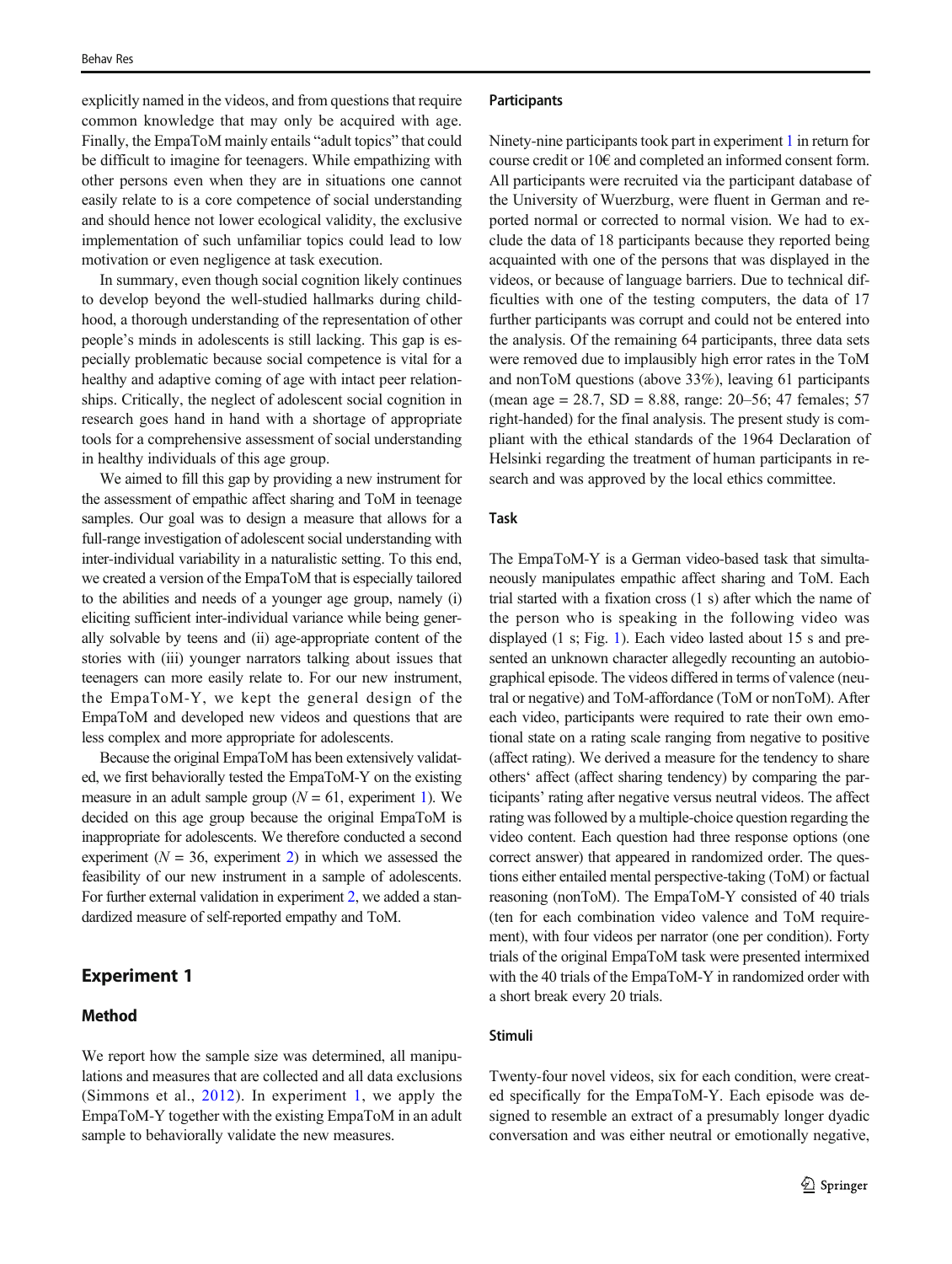<span id="page-3-0"></span>

Fig. 1 Trial sequence of experiment [1.](#page-2-0) Note. After a fixation cross and the name of the person in the video are displayed for 1 s each, a short video (12–15 s) is played. The video is followed by a rating scale measuring empathic affect and a multiple-choice question for ToM

assessment or factual reasoning, both displayed until a response is made. In experiment [2](#page-7-0), this was followed by a second rating question to assess familiarity with the situation in the video

thus entailing experiences of disappointment, loss or regret. We took special care to avoid any age-inappropriate content, such as war experience, heavy violence or family drama, and to include more age-related topics like school life or peer group experiences. An example story and the corresponding question for each condition can be found in Appendix A. Six young amateur actors, three females and three males, were recruited for the shooting of the videos and were compensated with payment (10€/hour). One actress was Afro-German, the other five were Caucasian. The camera, light and audio settings were held constant throughout all of the videos. The film footage was cut to a length of 12–15 s per video and converted to MP4 using Windows Movie Maker (version 2012; Microsoft, Redmond, Washington, USA). Sixteen videos (four per condition) of the original EmpaToM were suitable for teenage participants and were hence included in the EmpaToM-Y. These videos displayed two male and two female Caucasian adults. The corresponding questions were reduced in complexity. Two videos with modified questions from the original EmpaToM served as training trials. Crucially, none of the videos that were used for the EmpaToM-Y appeared in the EmpaToM version applied here.

For each trial of the EmpaToM-Y, we created a multiplechoice question with one correct response option and two distractor options. ToM questions referred to mental state aspects of the narrator, such as thoughts, goals or intentions, that were not explicitly mentioned in the video. Hence, identifying the correct answer to ToM-questions required taking the mental perspective of the previously seen person. Control questions entailed no ToM processes but similarly complex factual reasoning. We devoted considerable effort to ensure a constant level of linguistic demands across the total trials of all four conditions and matched the conditions regarding syntactic complexity and number of words (Table [1](#page-4-0)). Similarly, the length of the answers was equal across conditions (all  $Fs \leq 1$ ). For the trials of the EmpaToM, the original questions were used.

## Procedure

All participants provided written informed consent to the experimental procedures. For the experiment, participants sat 80 cm away from a 60-cm monitor and were provided with a pair of over-ear headphones. The experiment started with a standardized instructions screen, followed by two training trials. For the affect rating, participants were specifically instructed to spontaneously indicate their own emotional state with respect to the video, but to carefully choose their answer to the multiple-choice question. The training block and each of the four test blocks could be started self-paced by pressing the space bar. After the training trials, the participants were given the chance to pose questions to the experimenter, and they had the opportunity to take a break between the blocks. Altogether, it took about 1 hour to complete the experiment.

#### Analyses

Mean absolute affect ratings, mean error rates and mean RTs were submitted to three separate 2 (ToM requirement: ToM, nonToM)  $\times$  2 (video valence: negative, neutral)  $\times$  2 (task: EmpaToM-Y, EmpaToM) repeated-measures ANOVAs in order to assess (i) whether the EmpaToM-Y was in fact easier, hence eliciting lower error rates and faster responses than the original EmpaToM, and (ii) whether effects of the valence manipulation were comparable across tasks. Post-hoc t-tests with Bonferroni correction were performed to resolve ANOVA interaction effects. Additionally, we investigated the effects of video valence and ToM requirements for each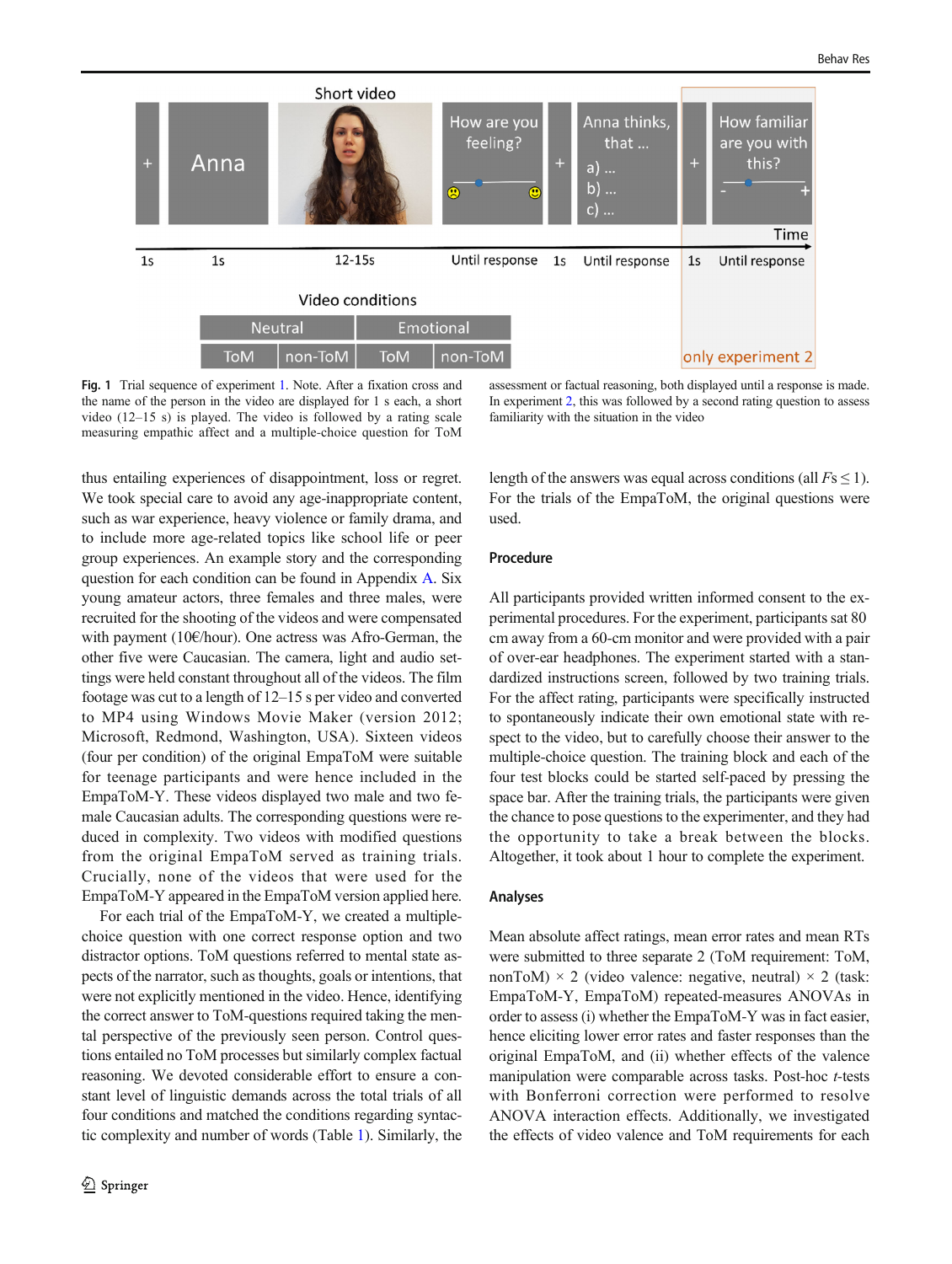<span id="page-4-0"></span>Table 1 Results of analyses on grammatical complexity of the EmpaToM-Y

| Dependent variable               | Test statistic    | $p$ -value | Effect size $(\eta^2)$ |  |
|----------------------------------|-------------------|------------|------------------------|--|
| Number of words                  | $F(1, 14) = 0.00$ | .948       | < 0.01                 |  |
| Frequency of future tense        | $F(1, 14) = 0.08$ | .787       | .01                    |  |
| Frequency of past tense          | $F(1, 14) = 1.91$ | .189       | .12                    |  |
| Number of conditional sentences  | $F(1, 14) = 1.00$ | .334       | .07                    |  |
| Frequency of subordinate clauses | $F(1, 14) = 0.38$ | .546       | .03                    |  |
|                                  |                   |            |                        |  |

Note. For all questions, the number of words, frequencies of future and past tense, number of conditional sentences and the frequency of subordinate clauses were submitted to separate one-way ANOVAs with the within-subject factor condition (neutral-nonToM, neutral-ToM, negative-nonToM, negative-ToM)

of the two instruments individually. The results of these separate ANOVAs can be found in Tables B1–B6 in Appendix B. We report generalized  $\eta^2$  as effect size.

For each participant, we calculated individual empathic affect sharing by subtracting the mean affect rating after negative videos from the mean affect rating after neutral videos. Larger values hence indicate a stronger tendency to be influenced by the emotionality of the video and represent greater empathic affect sharing. While difference scores have been criticized for low test-retest reliabilities (Paap & Sawi, [2016\)](#page-13-0), they provide anoption to control for each participant's baseline and led to reasonable outcomes in previous studies with a similar design (e.g. Bernhardt et al., [2014a\)](#page-12-0). This difference score was calculated separately for trials of the EmpaToM and the EmpaToM-Y, resulting in two values for each participant. We calculated the Pearson correlation between the affect sharing measures of both tasks. Furthermore, we calculated the following Pearson correlations between the EmpaToM and the EmpaToM-Y: (i) mean error rates of ToM questions, (ii) mean error rates of nonToM questions, (iii) mean response times (RTs) for ToM questions and (iv) mean RTs for nonToM questions. RT was defined as the time from question onset until key press.

Following previous studies (Kanske et al., [2015](#page-12-0), [2016](#page-12-0); Trautwein et al., [2020](#page-13-0)), we additionally generated composite measures of ToM and nonToM performance by ztransforming the error rates and mean RTs and taking the average of both. Again, we did this separately for the EmpaToM and the EmpaToM-Y to calculate the Pearson correlation between them as well as the partial correlation for the ToM composite values controlling for the nonToM composite values.

Finally, we calculated the internal consistency (Cronbach  $\alpha$ ) and the item total correlation of each instrument as well as item-specific difficulty and reliability values.

## **Results**

The datasets generated and analyzed during the current study are available in the Open Science framework repository (DOI:

10.17605/OSF.IO/8Y95B). All stories and questions, as well as an example video of each condition, can be found at the same location. The full video set of the EmpaToM-Y is available on request (DOI: 10.17605/OSF.IO/3RYSN). Both experiments were not pre-registered.

Mean affect ratings, error rates and RTs for each condition of the EmpaToM and the EmpaToM-Y are visualized in Fig. [2](#page-5-0) and summarized in Table C1 in Appendix C.

#### Combined ANOVA

Affect ratings In a conjunct analysis of the EmpaToM-Y and the EmpaToM, participants reported significantly more negative affect after videos with negative valence than after neutral videos, reflected in a main effect of video valence  $(F(1, 60))$  = 351.77,  $p < .001$ ,  $\eta^2 = .85$ ). This pattern is in line with earlier findings and suggests the effectiveness of the empathy induction. Participants also reported more negative affect after nonToM-videos, leading to a main effect of ToM requirement  $(F(1, 60) = 58.60, p < .001, \eta^2 = .49)$ . The between-subjects factor task (EmpaToM-Y, EmpaToM) was significant  $(F(1,$ 60) = 101.27,  $p < .001$ ,  $\eta^2 = .63$ ), indicating overall more negative affect in the EmpaToM. This finding likely reflects our decision to remove videos reporting serious negative instances such as abuse and war experiences from the EmpaToM-Y.

There was a significant interaction effect of ToM requirement × video valence  $(F(1, 60) = 18.94, p < .001, \eta^2 = .24)$ , indicating that the difference between ratings after ToM versus after nonToM videos decreased from neutral to negative, but remained significant (neutral:  $t(121) = 7.25$ ,  $p < .001$ ; negative:  $t(121) = 3.295$ ,  $p < .001$ ). Furthermore, a significant video valence  $\times$  task interaction effect ( $F(1, 60) = 17.85$ ,  $p <$ .001,  $\eta^2$  = .23) indicates that the difference in affect ratings between the EmpaToM and the EmpaToM-Y was larger after videos with negative valence, but significant in both conditions (neutral:  $t(121) = 3.90, p < .001$ ; negative:  $t(121) =$ 10.46,  $p < .001$ ). No other interactions reached significance (ToM  $\times$  task:  $p = .223$ ; ToM  $\times$  video valence  $\times$  task:  $p = .087$ ).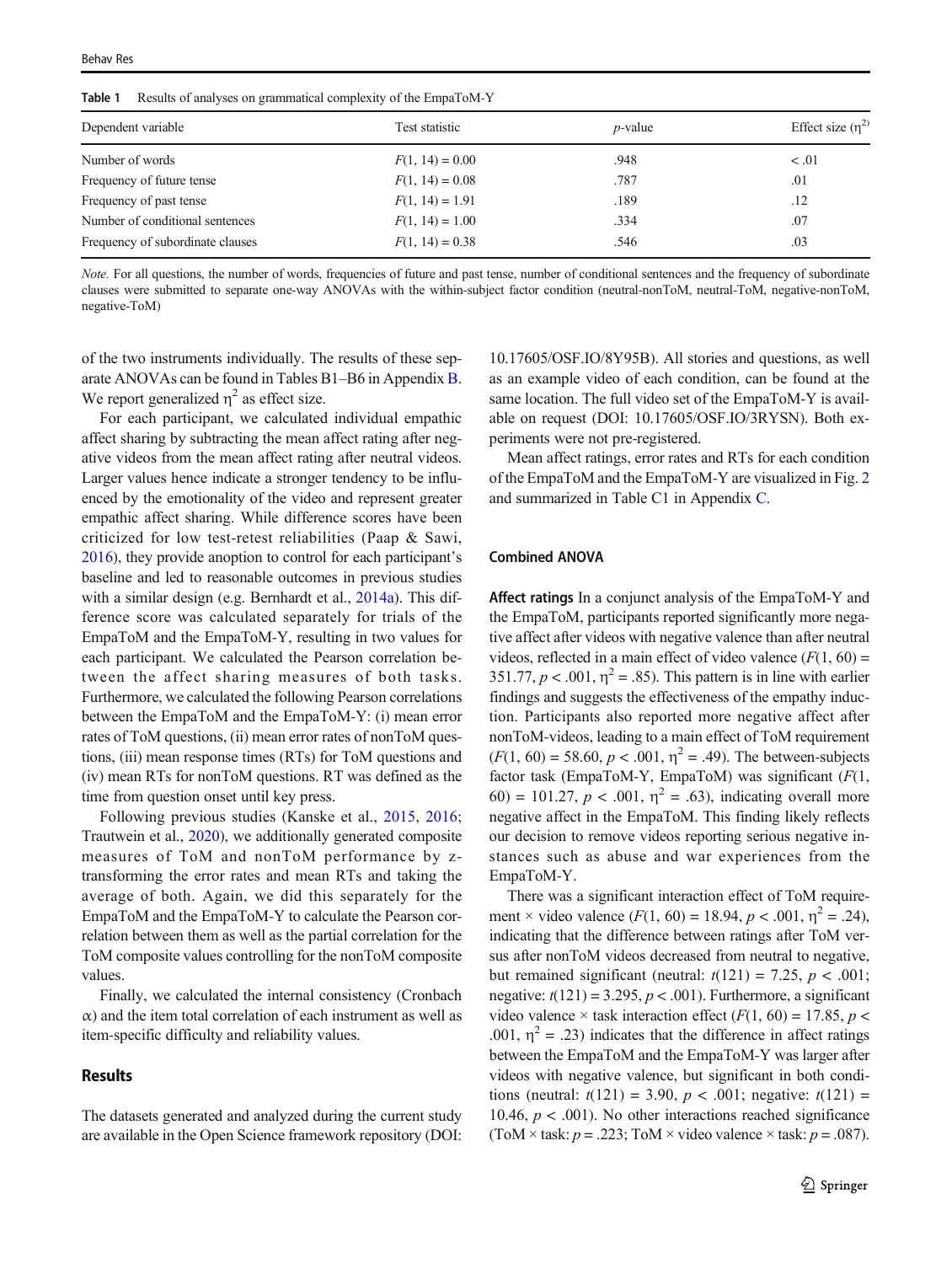<span id="page-5-0"></span>

Fig. 2 Absolute affect ratings, error rates and RTs per condition in the EmpaToM and the EmpaToM-Y. Note. ToM = Theory of Mind.  $RT =$ response time. Error bars represent standard errors. Panel A: Mean affect

ratings on a 7-point scale. Panel B: Mean error rates at questions in %. Panel C: Mean response times to questions in seconds

Performance Participants produced significantly more errors in the original EmpaToM, reflected in a main effect of task  $(F(1, 60) = 276.66, p < .001, \eta^2 = .82)$ . Hence, as intended, the EmpaToM-Y had reduced levels of difficulty. We also found more errors for neutral videos compared to negative videos, reflected in a main effect of video valence  $(F(1, 60) = 15.80, p$  $< .001$ ,  $\eta^2 = .21$ ). The main effect of ToM requirement was not significant ( $p = .134$ ).

We found a significant interaction of ToM requirement  $\times$ video valence  $(F(1, 60) = 10.23, p = .002, \eta^2 = .15)$ . This interaction was due to higher error rates for ToM questions, but not for nonToM questions, after neutral compared to after negative videos (ToM:  $t(121) = 4.553$ ,  $p < .001$ ; nonToM:  $p =$ .448). In addition, there was a significant interaction of video valence  $\times$  task ( $F(1, 60) = 5.47$ ,  $p = .023$ ,  $\eta^2 = .08$ ), resulting from more errors in in the EmpaToM, but not the EmpaToM-Y, after neutral than after negative videos (EmpaToM:  $t(121)$ ) = 3.485,  $p = .004$ ; EmpaToM-Y:  $p = .527$ ). Critically, the ToM requirement  $\times$  task interaction was not significant ( $p =$ .214), indicating that the ToM manipulation had similar effects on performance in both tasks.

There was a significant three-way interaction  $(F(1, 60))$  = 32.21,  $p < .001$ ,  $\eta^2 = .35$ ), resulting from an advantage for neutral videos at nonToM questions in the EmpaToM-Y  $(t(60) = 3.29, p = .006)$ , but at ToM questions in the EmpaToM  $(t(60) = 6.567, p < .001)$ .

Effects in error rates were paralleled by significantly faster responses for nonToM questions after negative videos and for questions of the EmpaToM-Y, reflected in the significant main effects ToM  $(F(1, 60) = 19.21, p < .001, \eta^2 = .24)$ , video valence  $(F(1, 60) = 4.20, p = .045, \eta^2 = .07)$  and task  $(F(1, 60)$  $= 303.65, p < .001, \eta^2 = .84$ ), respectively.

The interaction effect of ToM requirement  $\times$  video valence  $(F(1, 60) = 11.01, p < .001, \eta^2 = .15)$  was significant, indicating faster responses to nonToM questions after neutral videos  $(t(123) = -2.92, p = .016)$ , but faster responses to ToM questions after negative videos  $(t(121) = 2.56, p = .007)$ . A significant video valence  $\times$  task interaction ( $F(1, 60) =$ 12.57,  $p = .002$ ,  $\eta^2 = .17$ ) suggested faster responses after negative videos in the EmpaToM  $(t(121) = 2.75, p = .020)$ , but no difference in the EmpaToM-Y ( $p = .158$ ). The two-way interaction of ToM requirement  $\times$  task was not significant ( $p =$ .839), indicating similar effects of the ToM manipulation across tasks. There was a significant three-way interaction  $(F(1, 60) = 11.41, p < .001, \eta^2 = .16)$ , indicating that the interaction effect of ToM requirement  $\times$  video valence was significant only for the EmpaToM with faster responses to ToM questions after negative videos  $(t(60) = 4.34, p < .001)$ .

Taken together, these results indicate effective empathy inductions in both tasks. Also, we successfully reduced task difficulty in the EmpaToM-Y, reflected in both reduced errors and RTs at ToM and nonToM questions. Finally, no main effects of ToM requirements on error rates suggest that overall levels of difficulty were comparable for ToM and nonToM questions in both tasks.

#### Correlations

The correlations of affect sharing tendency and ToM performance are presented in Fig. [3](#page-6-0). The mean affect sharing tendency was  $2.18 \pm .80$  (neutral-negative: 4.73–2.55) for the EmpaToM-Y and  $2.96 \pm 0.87$  (neutral-negative: 4.54–2.48) for the EmpaToM. The Pearson correlation between the two sets was  $r = .901 (p < .001)$ .

The mean error rate for ToM questions was  $10.65 \pm$ 30.85% for the EmpaToM-Y and  $28.39 \pm 45.11\%$  for the EmpaToM, with a Pearson correlation of  $r = .617$  ( $p <$ .001). The mean error rate for nonToM questions was 11.05  $\pm$  31.36% for the EmpaToM-Y and 31.7  $\pm$  46.54% for the EmpaToM, and the Pearson correlation was  $r = .637$  ( $p <$ .001). When we controlled nonToM on the relationship between ToM responses in the EmpaToM-Y and the EmpaToM, we found a significant partial correlation of  $r = .489$  ( $p < .001$ ).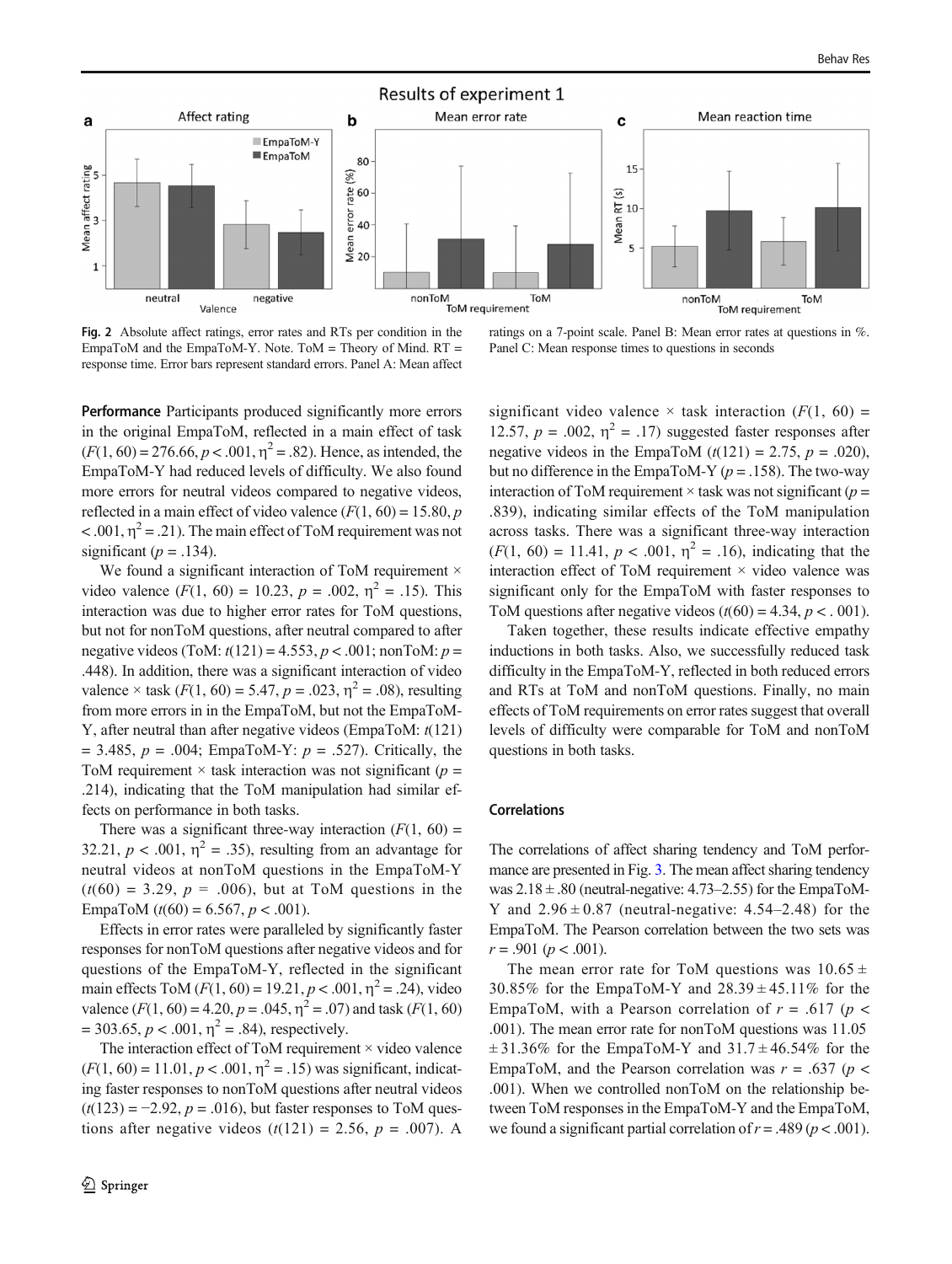<span id="page-6-0"></span>

Fig. 3 Correlations of affect sharing tendencies as well as errors and RTs in ToM questions between the EmpaToM and the EmpaToM-Y. Note. ToM = Theory of Mind. Panel A: Correlation of affect sharing tendency (difference between ratings after neutral and negative videos) between the EmpaToM and the EmpaToM-Y. Higher values indicate a higher

individual tendency for empathic affect sharing. Panel B: Correlation of individual percentages of error rates for ToM questions between the two tasks. Panel C: Correlation of mean response times for questions with ToM requirements between both measures

For the EmpaToM-Y, the mean RT for ToM questions was  $5.71 \pm 1.57$  s, whereas it was  $10.01 \pm 5.56$  s for the EmpaToM. The Pearson moment correlation between the tasks was  $r = .849$ ( $p < .001$ ). The mean RT for nonToM questions was  $5.19 \pm 10^{-1}$ 2.37 s for the EmpaToM-Y and  $9.61 \pm 5.56$  s for the EmpaToM, with a Pearson moment correlation of  $r = .628$  ( $p < .001$ ). The partial correlation was significant with  $r = 783$  ( $p < .001$ ).

The Pearson moment correlation of the composite scores between the EmpaToM-Y and the EmpaToM was  $r = .641$ ( $p < .001$ ) for ToM performance and  $r = .494$  ( $p < .001$ ) for nonToM questions, with a partial correlation of  $r = .642$  $(p < . 001)$ .

Overall, we found significant, medium to strong correlations of all measures of empathic affect sharing and ToM between the EmpaToM-Y and the EmpaToM, suggesting that our novel task measures the same constructs as the thoroughly validated EmpaToM.

#### Item analyses

The mean error rate of the EmpaToM-Y was 11% both for ToM questions (2–33%) and for nonToM questions (5–39%). The internal consistency of ToM questions was  $\alpha = .82$  (standardized Cronbach α) with an average inter-item correlation of  $r = .19$ . The correlations between individual items and the total scale ranged from  $r = .21$  to  $r = .81$ . NonToM questions had an internal consistency of  $\alpha = .88$  with an average interitem correlation of  $r = .27$ . There was a range of correlations between single items and the total scale of  $r = .16$  to  $r = .85$ .

The mean error rate of the EmpaToM was 29% (5–59%) for ToM questions and 32% (13–59%) for nonToM questions. ToM questions had an internal consistency of  $\alpha = .57$  and an average inter-item correlation of  $r = 0.06$ . The correlation of individual items with the total scale ranged between  $r = .07$  and  $r = .63$ . NonToM questions had an internal consistency of  $\alpha$  = .67 with an average inter-item correlation of  $r = .09$ . Single items had a correlation with the total nonToM scale between  $r = .15$  and  $r = .58$ .

In sum, the results indicate strong internal consistency for both the ToM and nonToM scales of our new measure.

## **Discussion**

Showing strong correlations with an established measure of empathic affect sharing and ToM in adults, experiment [1](#page-2-0) demonstrates the validity of our new task (Kanske et al., [2015;](#page-12-0) Schober et al., [2018](#page-13-0)). Reduced task demands make the EmpaToM-Y a useful and promising tool for the investigation of social understanding in adolescent samples.

Two findings in particular suggest the validity of assessment of empathic affect sharing in the EmpaToM-Y: First, we found a high correlation between the respective measures of the two instruments. Subjective affect ratings in the EmpaToM are related to performance in other established paradigms for the assessment of empathy (the Socioaffective Video Task; Klimecki et al., [2013\)](#page-12-0) and to neural activation in networks that are commonly associated with empathy (Kanske et al., [2015\)](#page-12-0). This finding is substantiated by the fact that the valence of the videos affected emotion ratings in both instruments. Participants in the present experiment indicated feeling significantly more negative after negative videos compared to after neutral videos. Unsurprisingly, this effect was more pronounced for the EmpaToM, given that this task contains traumatic episodes which are inherently more tragic and hence empathy-inducing than the toned down stories in the EmpaToM-Y. Note that one core goal of our endeavor to create a version of the EmpaToM that would be suitable for adolescents was to exclude traumatic episodes.

We also demonstrate that our new tool is valid for the assessment of ToM by showing adequate correlations with the corresponding measure in the EmpaToM (Schober et al., [2018\)](#page-13-0). This relation was evident both in error rates and RTs for questions that required cognitive perspective taking, and this pattern held even when the correlation between ToM performance in the two measures was controlled for nonToM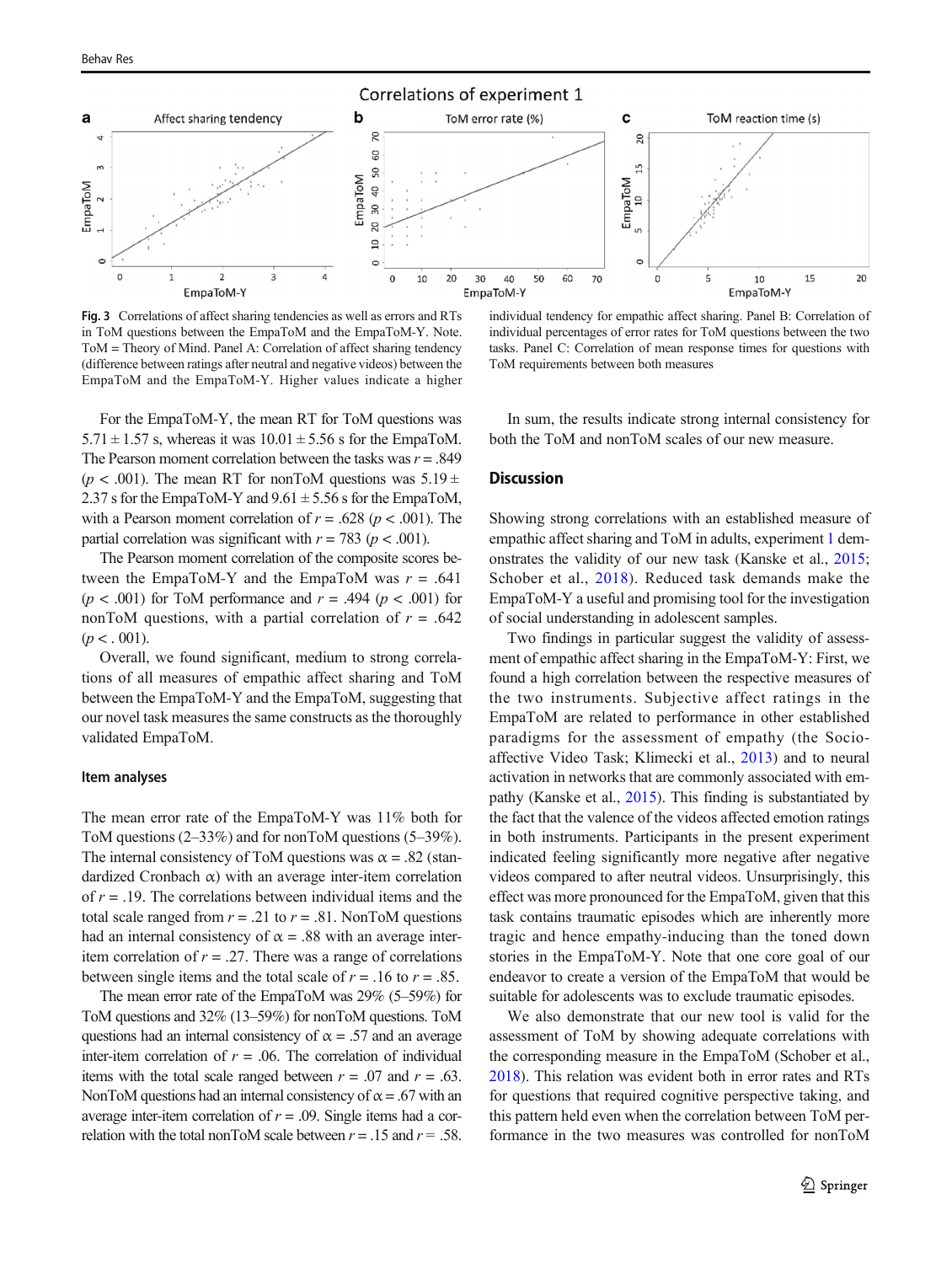<span id="page-7-0"></span>performance. ToM performance in the EmpaToM has been shown to be related to performance in an established measure of high-level ToM (the Kinderman Imposing Memory task; Kinderman et al., [1998](#page-12-0)) and the task induced neural activation in regions that are reliably associated with ToM (Kanske et al., [2015\)](#page-12-0). We can thus conclude that the EmpaToM-Y validly measures ToM performance.

Importantly, the results show that the EmpaToM-Y has reduced task demands compared to the EmpaToM. The latter task was designed for adult samples and could be too demanding and tedious for adolescents. Our new task is considerably easier, as evidenced by lower error rates and faster responses, yet it is still capable of revealing inter-individual differences in adults. No item has been answered either correctly or incorrectly by all participants of experiment [1,](#page-2-0) indicating that every trial of the EmpaToM-Y is suitable to detect inter-individual differences. This pattern is paralleled by convincing internal consistencies of both ToM and nonToM items (Hays & Revicki, [2005](#page-12-0)) and appropriate item-scale correlations (Piedmont, [2014\)](#page-13-0).

In order to directly target the suitability of our new task for adolescents, experiment 2 applied the EmpaToM-Y to a sample of teenagers aged 14 to 18 years.

## Experiment 2

In experiment 2, we tested the feasibility and appropriateness of the EmpaToM-Y in the intended age group. We employed the task in a group of adolescents and included an established questionnaire for the assessment of socio-cognitive and socioaffective understanding, the German version of the Interpersonal Reactivity Index (i.e. the Saarbrucken Personality Questionnaire, SPQ; Paulus, [2006](#page-13-0)), for further external validation.

## Method

#### **Participants**

Forty-three adolescent participants were publicly recruited for experiment 2 and were compensated with payment (10  $\epsilon$ /hour). Prior to the testing day, all participants were asked to report about mental and neurological disorders as well as about medication. Five participants reported no clinical diagnosis at pre-screening but did so at the test appointment. Due to technical difficulties, the data of a further two participants was missing, leaving 36 participants (14–18 years; mean age  $= 16.13$ , SD  $= 1.40$ ; 24 females) for the final analysis. All of these participants were healthy and unmedicated and had normal or corrected to normal vision. The parents or legal guardians of minor participants provided written informed consent prior to the experiment. Participants of full age provided

written informed consent themselves. The present study is compliant with the ethical standards of the 1964 Declaration of Helsinki regarding the treatment of human participants in research and was approved by the local ethics committee.

## Measures

EmpaToM-Y Only the EmpaToM-Y was employed in experiment 2. This task consisted of three training trials followed by two test blocks of 20 trials each. The trial sequence was similar to experiment [1,](#page-2-0) but we added a third question at the end of each trial (see Fig. [1\)](#page-3-0). Specifically, participants were asked to rate how familiar they were with the situation that was displayed in the previous video. This served as an indicator of how appropriate the videos are for adolescent samples.

Saarbrucken Personality Questionnaire (SPQ) The SPQ is the revised German version of the Interpersonal Reactivity Index (IRI; Davis, [1980](#page-12-0)), consisting of the four scales perspective taking (PT), fantasy (FS), empathic concern (EC) and personal distress (PD), with four items per scale. Example items of the IRI can be found in Appendix D. Three of these scales, namely FS, EC and PD, are related to empathy (Paulus, [2006](#page-13-0)). The remaining scale, PT, is described as the capacity to spontaneously take the psychological perspective of another person and is hence more closely related to ToM. We hypothesized correlations of PT with ToM performance in the EmpaToM-Y, and correlations of the scales FS, EC and PD of the SPQ with empathy tendency in our task. One advantage of the SPQ is the short time it takes to complete the questionnaire: the 16 items are answered in less than 10 minutes, giving us the opportunity to add an external validation measure without excessively prolonging the total duration of the experiment. The SPQ was administered prior to the EmpaToM-Y for half of the participants and after the task for the remaining half (randomized). Altogether, it took about one hour to complete the experiment.

Physiological data In order to test for physiological responses to emotional videos we recorded electrodermal activity and pupillometry during the videos of the EmpaToM-Y. Since we did not find any meaningful effects, the details about data collection and analysis, as well as results, are described in Appendix E.

#### Analyses

As in experiment [1](#page-2-0), we calculated separate 2 (video valence: neutral, negative)  $\times$  2 (ToM requirement: ToM, nonToM) repeated measures ANOVAs for the following dependent variables: (i) affect ratings, (ii) accuracy, (iii) RTs and (iv) composite scores. We created the latter for ToM and control questions by z-transforming mean correct RTs, defined as the time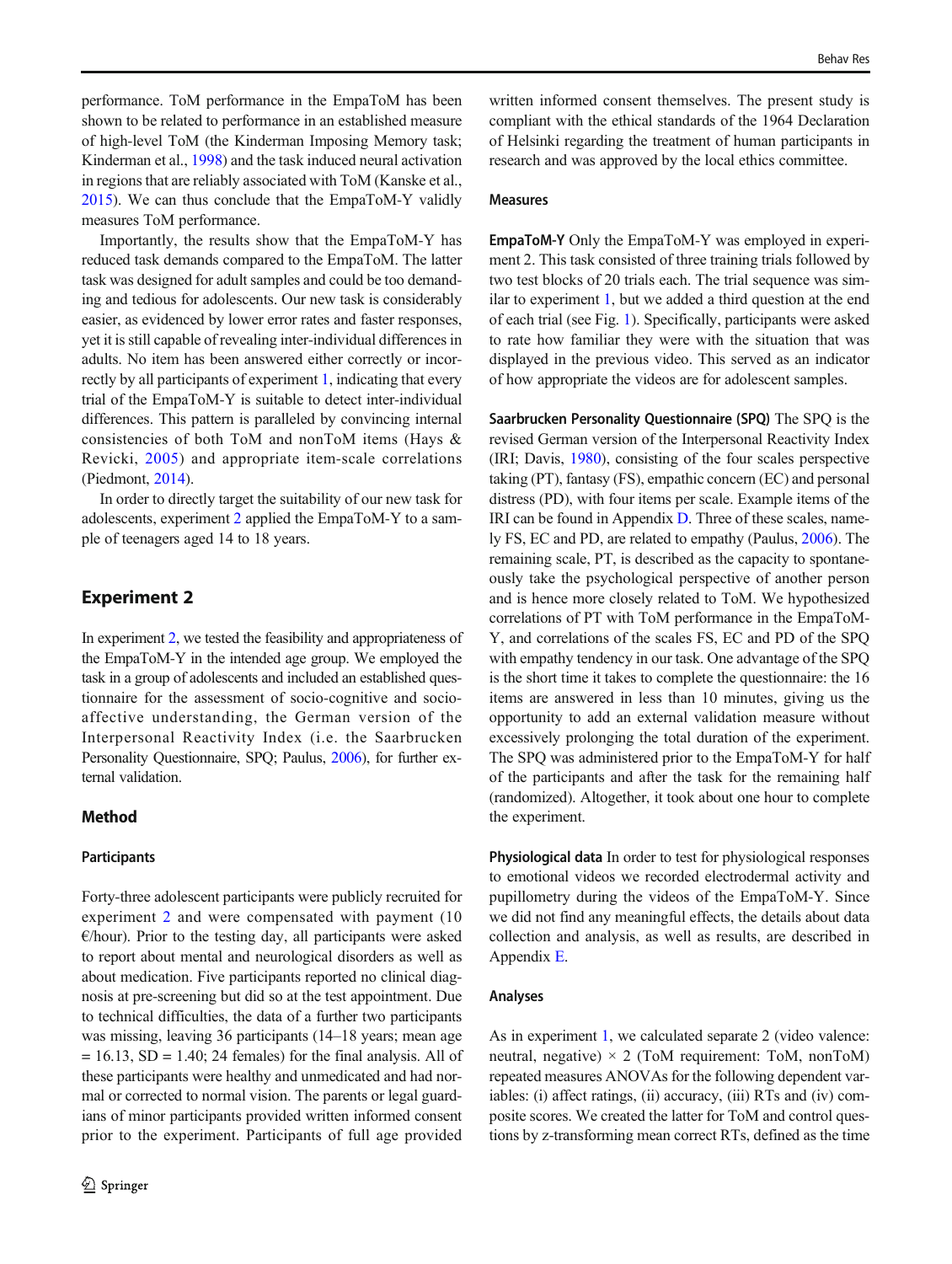between question onset and the first key press, and mean amount of error rates, and then taking the average of both. Post-hoc t-tests were performed to resolve ANOVA interaction effects. Furthermore, we tested for correlations between affect ratings, ToM performance and familiarity ratings. We report generalized  $\eta^2$  as effect size.

#### Results

## ANOVAs

The mean affect ratings as well as mean accuracy rates, RTs and composite scores for each condition are visualized in Fig. 4 and listed in Table C2 in appendix C.

Affect ratings The mean affect sharing tendency was 2.81 (SD  $= 1.21$ ). Individual affect sharing tendency ranged from  $-0.25$ to 4.80. Adolescents in experiment [2](#page-7-0) reported feeling significantly worse after negative videos compared to after neutral videos, reflected in a main effect of video valence  $(F(1, 35))$  = 196.09,  $p < .001$ ,  $\eta^2 = .688$ ) and confirming a successful valence manipulation in our task. Ratings were also less positive after videos of the ToM conditions, leading to a main effect of ToM requirement (F(1, 35) = 26.58,  $p < .001$ ,  $n^2 =$ .037). There was a significant interaction of video valence  $\times$ ToM requirement (F(1, 35) = 12.67,  $p = .001$ ,  $\eta^2 = .016$ ) due to a larger affect sharing tendency after nonToM than after ToM questions (nonToM:  $t(35) = -13.51$ ,  $p < .001$ ; ToM:  $t(35) = -13.02, p < .001$ ).

Performance The mean error rates were 14.4% for ToM questions and 6.5% for nonToM questions. Individual error rates for ToM questions ranged between 0.0% and 35.2%, whereas errors ranged between 0% and 14.8% for nonToM questions. For a large majority of 26 participants, ToM questions were more difficult than nonToM questions. ToM and nonToM questions were equally difficult for 6 participants, and for only 4 participants, ToM questions were easier than nonToM questions. Consistently, 10 participants answered all nonToM questions correctly whereas only 2 participants achieved this for ToM questions. One participant performed at ceiling in both conditions.

Hence, in contrast to our findings in adults in experiment [1,](#page-2-0) adolescents produced significantly more errors for ToM questions than for nonToM questions, reflected in a main effect of ToM requirement  $(F(1,35) = 33.34, p < .001, \eta^2 = .135)$ . No main effect of video valence was found ( $p = .381$ ). The video valence × ToM requirement interaction effect was significant due to a larger difference in error rates between ToM and nonToM questions after negative videos (F(1,35) = 4.92,  $p =$ .033,  $\eta^2$  = .029; negative:  $t(35)$  = 5.04,  $p < .001$ ; neutral:  $t(35)$  $= 2.36, p < .001$ ).

Effects in error rates were paralleled by significantly longer RTs to ToM questions than to nonToM questions, reflected in a main effect of ToM requirement  $(F(1,35))$  = 17.40,  $p < .001$ ,  $\eta^2 = .036$ ). The valence manipulation induced overall longer response latencies after negative videos (F(1,35) = 13.66,  $p = .001$ ,  $\eta^2 = .012$ ). We found a significant two-way interaction  $(F(1,35) = 4.82, p = .035,$  $\eta^2$  = .006), reflected in prolonged responses at ToM questions after negative videos ( $t(35) = -4.55$ ,  $p < .001$ ), but not after neutral videos ( $p = .121$ ).

Similar effects emerged in the analysis of the composite scores: Lower scores, indicating better performance, were found for nonToM questions, leading to a main effect of ToM requirement  $(F(1,35) = 65.27, p < .001, \eta^2 = .162)$ . A significant main effect of video valence was due to lower scores for questions after neutral videos (F(1,35) = 4.55,  $p =$ .04,  $\eta^2$  = .02). A significant two-way interaction (F(1,35) = 10.49,  $p = .003$ ,  $\eta^2 = .035$ ) indicated once more that the contrast in difficulty was larger after negative videos (negative:  $t(35) = -7.21, p < .001$ ; neutral:  $t(35) = -3.48, p < .001$ ).



## **Results of experiment 2**

Fig. 4 Affect rating and performance results by condition of the EmpaToM-Y in the adolescent sample of experiment [2.](#page-7-0) Note. ToM = Theory of Mind Panel A: Mean affect ratings on a 9-point scale. Panel B: Mean error rates at questions in %. Panel C: Mean response times to questions in seconds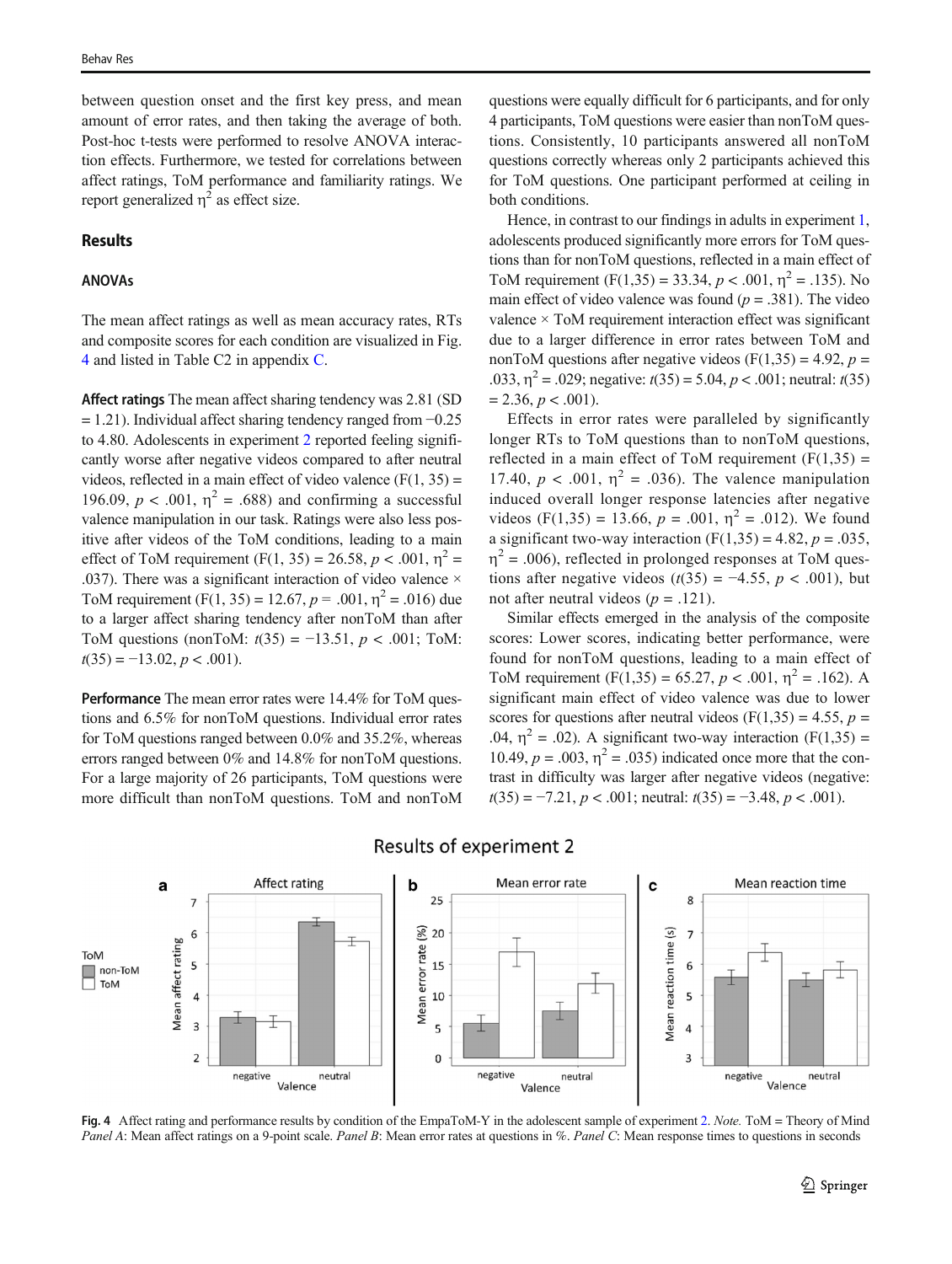## Correlations

More positive valence was reported after videos that were rated as more familiar ( $r = .136$ ,  $p < .001$ ). High familiarity with a situation also was related to faster responses at ToM questions ( $r = -.112$ ,  $p = .005$ ). RTs and error rates for ToM questions were positively related, indicating that questions that were more likely to be answered correctly also were answered faster ( $r = .217$ ,  $p < .001$ ). No other correlations were significant after Bonferroni correction (all  $p > .05$ ). Importantly, ratings of affect were unrelated to performance at ToM questions (accuracy:  $p = .371$ ; RT:  $p = .27$ ).

#### Item analysis

In the adolescent sample, the mean error rate of the EmpaToM-Y was 6.6% (0.0–27.8%) for nonToM questions and 14.4% for ToM questions (0.0–52.8%). Four of the nonToM items and two of the ToM items were always answered correctly but none was unsolvable for all participants. Mean error rates of individual items ranged between 0.0 and 52.8%. The internal consistency of ToM questions was  $\alpha = 0.35$  (standardized Cronbach  $\alpha$ ) with an average inter-item correlation of  $r = .03$ . The correlations between individual items and the total scale ranged from r  $=$  - .08 to  $r = .66$ . NonToM questions had an internal consistency of  $\alpha = .08$  with an average inter-item correlation of  $r =$ .01. There was a range of correlations between single items and the total scale of  $r = .06$  to  $r = .52$ . Taken together, these results indicate that adolescent samples are heterogeneous, producing more variance in ToM and nonToM questions than observed in adults (experiment [1](#page-2-0)).

## SPQ

None of the hypothesized correlations between behavioral measures of the EmpaToM-Y and scales of the SPQ were significant (all  $p > .05$ ). In particular, corrected for multiple testing, the scales FS, EC and PD of the SPQ were unrelated to affect sharing tendency of the EmpaToM-Y (FS:  $p = .152$ ; EC:  $p = .162$ ; PD:  $p = .085$ ), and the scale PT was unrelated to ToM accuracy  $(p = .611)$  and RTs  $(p = .825)$ .

# **Discussion**

Experiment [2](#page-7-0) demonstrates the adequacy of the EmpaToM-Y for the intended age group by showing the general feasibility of the task and sound assessment of empathic affect sharing and ToM with inter-individual variance in adolescents.

The valence manipulation of the EmpaToM-Y induced measurable empathic responses: Participants in experiment [2](#page-7-0) indicated feeling significantly more negative after videos with negative valence compared to after neutral videos.

The overall performance in experiment [2](#page-7-0) suggests that the EmpaToM-Y is feasible for adolescents. This pattern fits our finding from experiment [1](#page-2-0) that the new task is less difficult compared to the original EmpaToM. However, in contrast to results from adults, we found that ToM questions were generally more demanding than control questions for adolescent participants. This effect was evident on all performance measures and substantiates the notion that ToM capacity is still developing during adolescence (Blakemore, [2008](#page-12-0); Blakemore et al., [2007](#page-12-0); Sebastian et al., [2012;](#page-13-0) Symeonidou et al., [2020;](#page-13-0) Wang et al., [2006\)](#page-14-0). While demand differences between ToM and control questions for this age group could constitute a confound in fMRI studies, they offer the opportunity to capture the ToM progression on a behavioral level and contribute to a holistic understanding of social cognition development across the lifespan. Interestingly, once developed, ToM appears to remain relatively stable and even seems to be protected from the overall cognitive decline in the elderly (Reiter et al., [2017\)](#page-13-0).

Given the abovementioned finding that ToM capacity is still developing throughout adolescence, it is reasonable to expect a wide variability in individual ToM performance. As evident in the better performance for nonToM questions, ToM was not yet fully emerged in the present sample of adolescents and, consequently, inter-individual variance was enhanced. Bearing this in mind, it is not surprising that we found relatively low values of internal consistency and item-scale correlations in experiment [2](#page-7-0) while experiment [1](#page-2-0) showed good internal consistency for ToM performance in adults. Furthermore, prior analyses with adult samples suggest that the items of the EmpaToM are representative for the respective item populations, producing consistent patterns of brain activation for empathy and ToM across itemand participant-wise analyses (Tholen et al., [2020\)](#page-13-0). Given the great conceptual and empirical overlap between the two tasks (see experiment [1](#page-2-0)), it can be assumed that the same applies for the EmpaToM-Y.

Importantly, and in line with previous findings in adults (Kanske et al., [2016](#page-12-0)), ToM performance was unrelated to the tendency to share others' affective states, indicating a successful orthogonal manipulation of empathy and ToM in our new task. This feature allows one to assess the development of both constructs independently from each other. The notion of a conceptual dissociation of empathy and ToM is becoming increasingly popular and has been empirically supported in various domains. First, research suggests independent developmental progress of the two capacities, with ToM preceding empathy in children (Brown et al., [2017\)](#page-12-0), and empathy outliving ToM in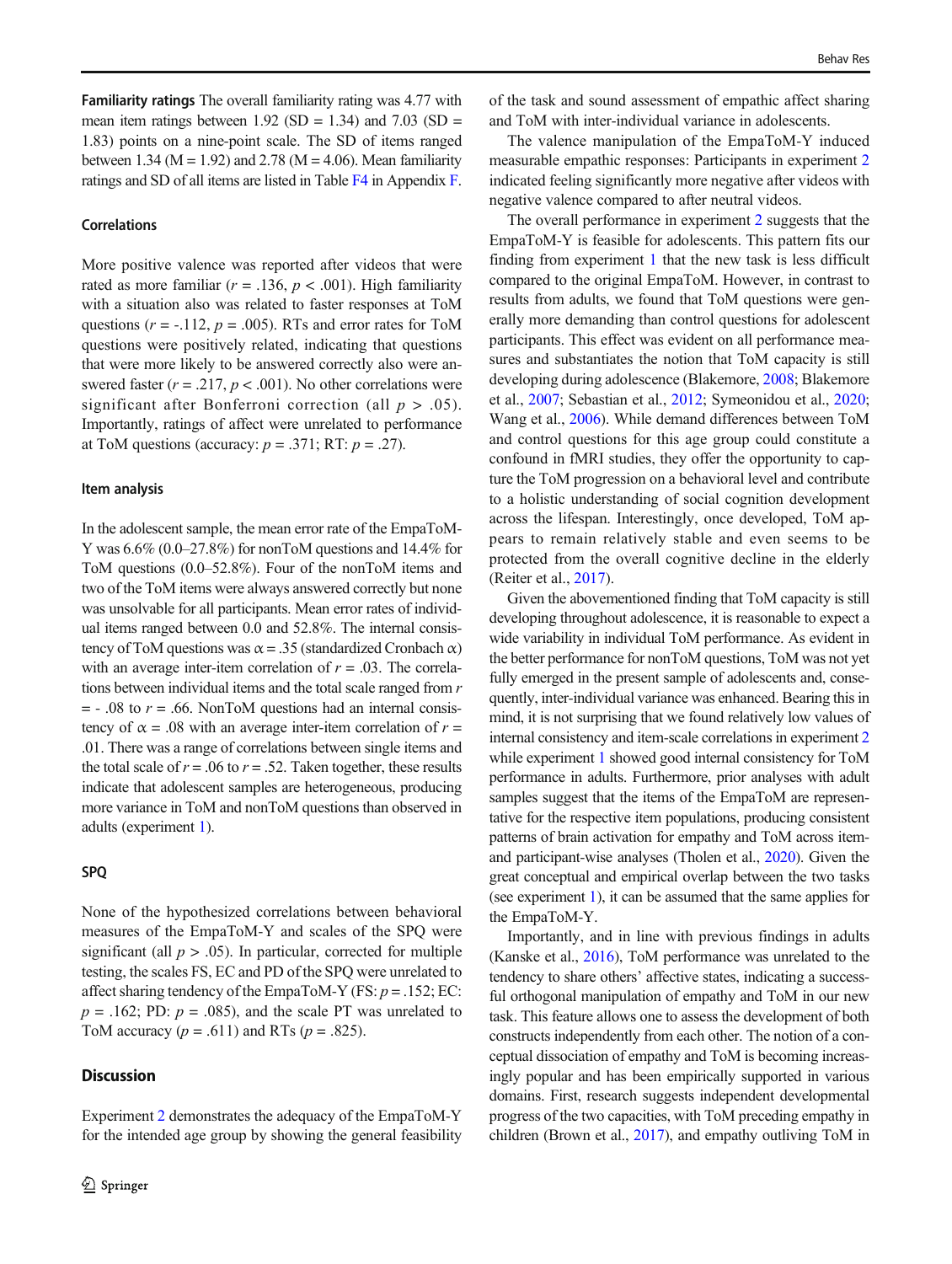older adults (Reiter et al., [2017](#page-13-0)). Second, a range of mental dysfunctions is known to selectively affect only one aspect of social cognition. The most profound example is a dissociation of social cognitive deficits in ASD and alexithymia (emotion description inability), with an impact of ASD on brain networks related to ToM but not empathy, while the opposite pattern is found for alexithymia (Bernhardt et al., [2014b](#page-12-0); Santiesteban et al., [2021](#page-13-0)). And finally, evidence accumulates that, even in the typically developing brain, cognitive and affective networks in the social brain diverge (Kanske et al., [2015,](#page-12-0) [2016](#page-12-0); Singer, [2006](#page-13-0)) and can be selectively promoted by specific training modules (Trautwein et al., [2020;](#page-13-0) Valk et al., [2017\)](#page-13-0). Interestingly, while empathy and ToM are two clearly dissociable tendencies that seem independent in terms of their neural underpinnings and inter-individual variance (for a review, see Stietz et al., [2019](#page-13-0)), some findings suggest that they interact on an intra-individual level. For instance, empathizing might be prioritized in highly emotional situations, which can hamper ToM performance in this instance (Kanske et al., [2016\)](#page-12-0). For a better understanding of the orchestration of these social capacities within a given person and situation, the simultaneous assessment of these tendencies is critical. Also, for a more thorough understanding of the interplay of empathy and ToM development, a simultaneous assessment of both capacities in different age groups is necessary. The EmpaToM-Y is a promising tool for this endeavor as it allows us to pinpoint inter-individual variance in both components of social understanding in teenagers.

Overall, the familiarity ratings show that the items represent circumstances that adolescents can relate to. There seems to be substantial inter-individual variance in the degree to which participants were familiar with the various situations presented in the videos. This pattern makes the EmpaToM-Y a well-suited task for the assessment of social understanding, because it allows probing these capacities not only in well-known situations, but also when encountering people living in and experiencing circumstances that differ from one's own. In fact, correlation analyses suggest that high familiarity with a situation might facilitate empathic affect and mental perspective taking. Future studies could use this additional variable to estimate the effect of between-group differences in experiences on social cognition.

We found none of the hypothesized correlations between measures of the EmpaToM-Y and scales of the SPQ. We do not believe, however, that this seriously undermines the validity of our new task. Social cognition is a complex and multifaceted construct and an absence of intercorrelations even between well-established measures is a pattern that has been found before (Dziobek et al., [2006;](#page-12-0) Osterhaus et al., [2016\)](#page-13-0). Critically, while we assessed actual empathic affect sharing in the EmpaToM-Y, the SPQ is a measure of a person's conception of her- or himself. Self-reports have been shown to be unrelated to actual behavior in other domains of social cognition, such as

altruism (Böckler et al., [2016\)](#page-12-0), and a critical self-reflection of one's own social cognition capacities could be particularly difficult for adolescents. Furthermore, while the empathy manipulation in our task reflects a psychometric state, the SPQ is a measure of trait empathy (Ze et al., [2014](#page-14-0)). Finally, a missing relation between the measures could partly be explained by wide-ranging differences in formal aspects of the tasks which have been noted to be critical determinants of the outcome in ToM assessment (Breil & Böckler, [2020](#page-12-0)) and which should be investigated in future studies with larger samples. As mentioned above, we found strong correlations with an established measure of empathic affect sharing and ToM in experiment [1](#page-2-0) (Kanske et al., [2015](#page-12-0)). Taken together, we believe that, despite the missing link to scales of the SPQ, the EmpaToM-Y is a valid and appropriate tool for the assessment of empathic affect sharing and ToM in adolescent samples.

## General discussion

The present study introduces a novel instrument for the simultaneous assessment of empathic affect sharing and ToM in adolescent samples. In experiment [1,](#page-2-0) we successfully validated the new task on an established measure of social cognition in a group of adults. In experiment [2,](#page-7-0) we demonstrated the feasibility of the procedure in the intended age group. The EmpaToM-Y will be a valuable tool in future research and will help to close the gap of knowledge on social cognition between childhood and adulthood.

The valence manipulation of the EmpaToM-Y reliably induced empathic affect sharing in both age groups. Participants indicated feeling significantly more negative after videos with negative valence and experiment [1](#page-2-0) revealed a high correlation between affect ratings in our new task and an established measure of empathic affect sharing.

In experiment [1,](#page-2-0) we found significant correlations of both ToM and nonToM questions between the EmpaToM-Y and an established and thoroughly validated ToM task. While a direct and systematic comparison between experiments [1](#page-2-0) and [2](#page-7-0) is precarious due to the strong heterogeneity in context variables, there are some noticeable differences that could inspire further research. Our first experiment indicated that both ToM and nonToM questions of our new task were equally demanding for adults. However, adolescents in experiment [2](#page-7-0) seemed to find ToM questions more difficult, which is in line with the finding that social cognition is not yet fully emerged in late childhood but instead continues to develop until early adulthood (Blakemore, [2008;](#page-12-0) Blakemore et al., [2007](#page-12-0); Sebastian et al., [2012](#page-13-0); Symeonidou et al., [2020;](#page-13-0) Wang et al., [2006\)](#page-14-0). Note that the very same questions were posed in both experiments of this study, which indicates similar difficulty of ToM and nonToM questions when ToM is fully developed. Our results suggest that this was true already for a small proportion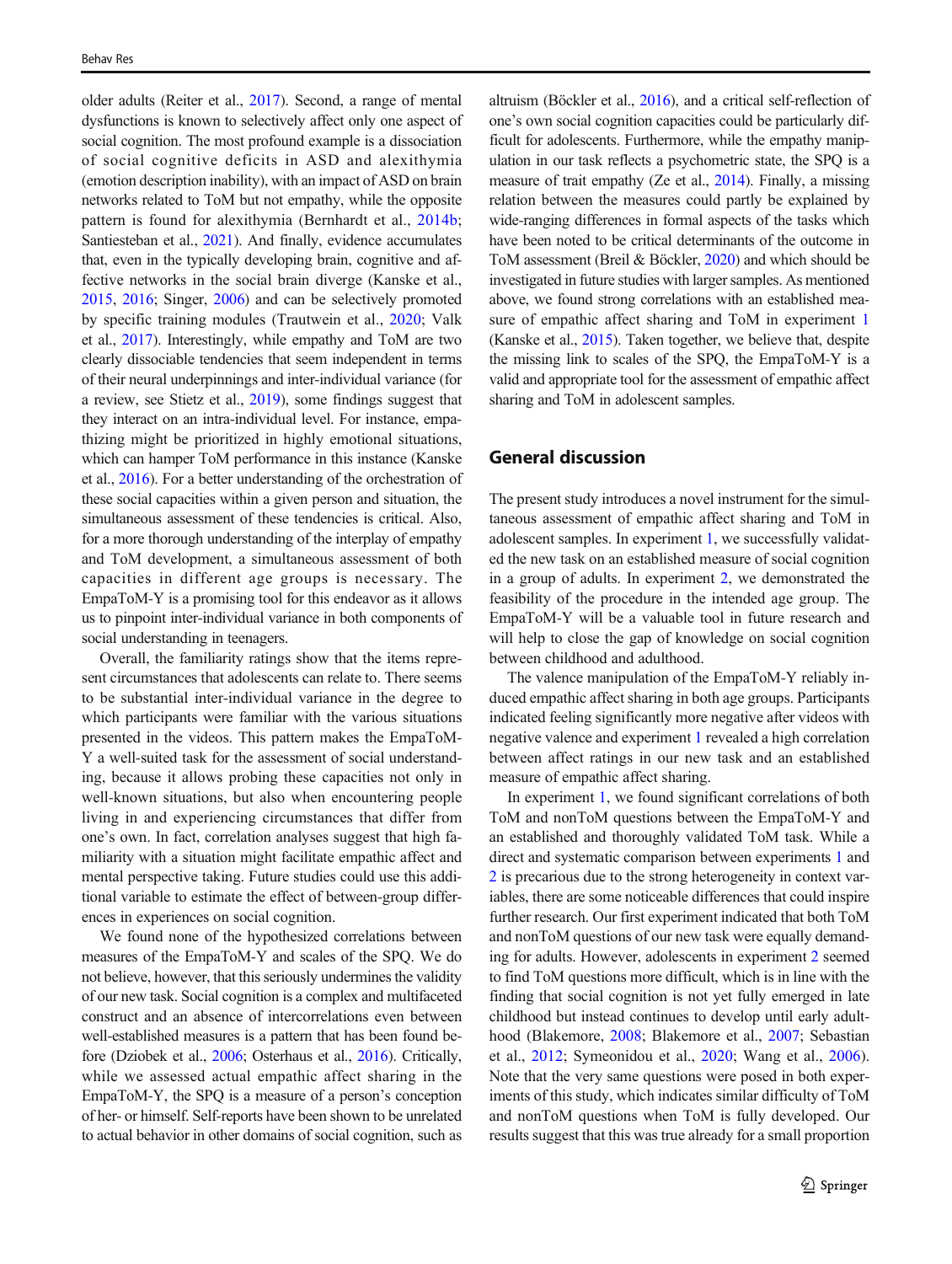<span id="page-11-0"></span>of the adolescent sample, making the EmpaToM-Y a valuable tool to assess the developmental status of ToM beyond childhood. Future studies should apply the present task to larger and representative participant samples to gain a more comprehensive understanding of social affect and social cognition development in adolescents.

While social cognition is under-investigated even in the healthy teenage population, the research demands in adolescents with mental disorders are even higher. In some disorders, including schizophrenia (Bourgou et al., [2016](#page-12-0); Li et al., [2017\)](#page-13-0), ASD and Asperger's syndrome (Kaland et al., [2008\)](#page-12-0), ToM has been investigated more thoroughly even in adolescent samples. For other conditions, such as social anxiety disorder (Öztürk et al., [2020](#page-13-0)), conduct disorder (Arango Tobón et al., 2017), personality disorders (Sharp et al., [2011\)](#page-13-0) or bipolar disorder (Schenkel et al., [2008\)](#page-13-0), the evidence is still very limited and more research is urgently needed. In all cases, however, systematic investigation of the relationship between social cognition and disease onset and progression are missing. Especially in combination with the EmpaToM (Kanske et al., [2015\)](#page-12-0), the EmpaToM-Y constitutes a promising basis for longitudinal studies assessing empathic affect sharing, ToM and their interplay—an opportunity that, to the best of our knowledge, is given by no other task to the present date. Due to known differences between the sexes in brain development and the incidence of many mental disorders, the role of sex in adolescent social cognition should receive special attention in future research.

In conclusion, we introduce a promising novel task for the assessment of empathic affect sharing and ToM as well as their interaction in adolescents. With its naturalistic setting, the EmpaToM-Y provides the opportunity of capturing inherently interactive capacities in their complexity and studying social understanding in a more realistic and ecologically valid setting. The short implementation duration and stimulating character make the EmpaToM-Y a measure that is particularly suitable for the assessment of social cognition in teenagers. Future studies could use this task to investigate interindividual variability of socio-cognitive and socio-affective capacities as well as their precursors and outcomes in healthy minors and clinical populations. A first application of the novel task in a healthy sample adds evidence to the notion of an ongoing development of ToM throughout adolescence and a wide range of inter-individual differences in social cognition. This is important groundwork towards a more sophisticated understanding of the developmental trajectory of empathy and ToM beyond childhood and an important extension to our knowledge of social cognition across the lifespan.

Supplementary Information The online version contains supplementary material available at <https://doi.org/10.3758/s13428-021-01589-3>.

Acknowledgements This work was supported by the Emmy Noether Programme of the German Research Foundation (grant number BO 4962/1-1). We thank Caroline Beyer for her help with data acquisition.

Funding Open Access funding enabled and organized by Projekt DEAL.

Open Access This article is licensed under a Creative Commons Attribution 4.0 International License, which permits use, sharing, adaptation, distribution and reproduction in any medium or format, as long as you give appropriate credit to the original author(s) and the source, provide a link to the Creative Commons licence, and indicate if changes were made. The images or other third party material in this article are included in the article's Creative Commons licence, unless indicated otherwise in a credit line to the material. If material is not included in the article's Creative Commons licence and your intended use is not permitted by statutory regulation or exceeds the permitted use, you will need to obtain permission directly from the copyright holder. To view a copy of this licence, visit [http://creativecommons.org/licenses/by/4.0/](https://doi.org/).

# **References**

- Adam, E. K., Chyu, L., Hoyt, L. T., Doane, L. D., Boisjoly, J., Duncan, G. J., Chase-Lansdale, P. L., & McDade, T. W. (2011). Adverse adolescent relationship histories and young adult health: Cumulative effects of loneliness, low parental support, relationship instability, intimate partner violence, and loss. Journal of Adolescent Health, 49(3), 278–286.
- Allemand, M., Steiger, A. E., & Fend, H. A. (2015). Empathy Development in Adolescence Predicts Social Competencies in Adulthood: Adolescent Empathy and Adult Outcomes. Journal of Personality, 83(2), 229–241. <https://doi.org/10.1111/jopy.12098>
- Altschuler, M., Sideridis, G., Kala, S., Warshawsky, M., Gilbert, R., Carroll, D., Burger-Caplan, R., & Faja, S. (2018). Measuring Individual Differences in Cognitive, Affective, and Spontaneous Theory of Mind Among School-Aged Children with Autism Spectrum Disorder. Journal of Autism and Developmental Disorders, 48(11), 3945–3957. [https://doi.org/10.1007/s10803-](https://doi.org/10.1007/s10803-018-3663-1) [018-3663-1](https://doi.org/10.1007/s10803-018-3663-1)
- Arango Tobón, O. E., Olivera-La Rosa, A., Restrepo Tamayo, V., & Puerta Lopera, I. C. (2017). Empathic skills and theory of mind in female adolescents with conduct disorder. Revista Brasileira de Psiquiatria, 40(1), 78–82. https://doi.org/10.1590/1516-4446- 2016-2092
- Baillargeon, R., Scott, R. M., & He, Z. (2010). False-belief understanding in infants. Trends in Cognitive Sciences, 14(3), 110–118. [https://doi.](https://doi.org/10.1016/j.tics.2009.12.006) [org/10.1016/j.tics.2009.12.006](https://doi.org/10.1016/j.tics.2009.12.006)
- Baksh, R. A., Abrahams, S., Auyeung, B., & MacPherson, S. E. (2018). The Edinburgh Social Cognition Test (ESCoT): Examining the effects of age on a new measure of theory of mind and social norm understanding. PLOS ONE, 13(4), e0195818. [https://doi.org/10.](https://doi.org/10.1371/journal.pone.0195818) [1371/journal.pone.0195818](https://doi.org/10.1371/journal.pone.0195818)
- Banerjee, R., Watling, D., & Caputi, M. (2011). Peer Relations and the Understanding of Faux Pas: Longitudinal Evidence for Bidirectional Associations: Peer Relations Faux Pas. Child Development, 82(6), 1887–1905. <https://doi.org/10.1111/j.1467-8624.2011.01669.x>
- Baron-Cohen, S., Leslie, A. M., & Frith, U. (1985). Does the autistic child have a "theory of mind" ? Cognition, 21(1), 37–46. [https://doi.org/](https://doi.org/10.1016/0010-0277(85)90022-8) [10.1016/0010-0277\(85\)90022-8](https://doi.org/10.1016/0010-0277(85)90022-8)
- Berecz, H., Tényi, T., & Herold, R. (2016). Theory of Mind in Depressive Disorders: A Review of the Literature. Psychopathology, 49(3), 125–134. <https://doi.org/10.1159/000446707>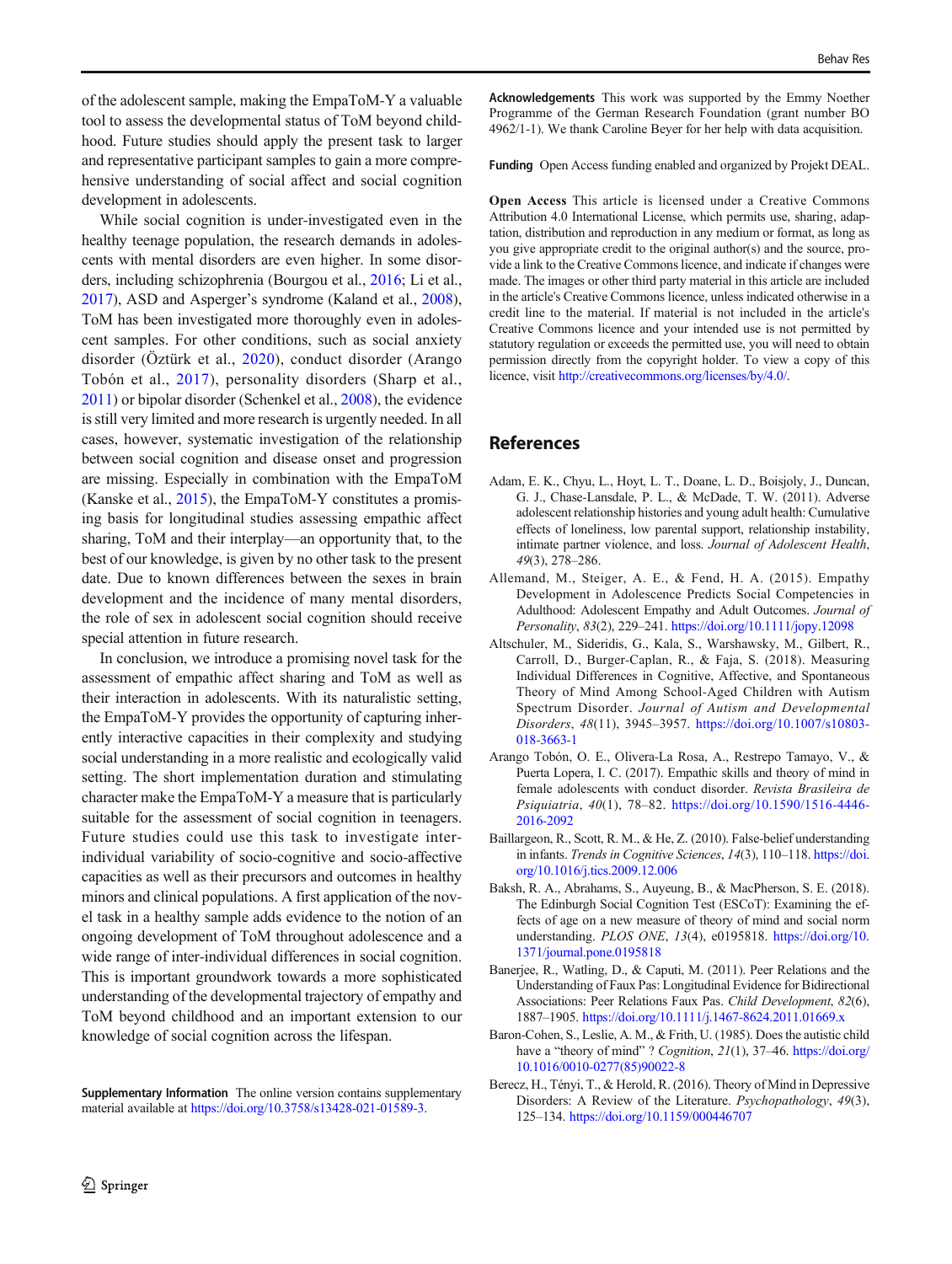- <span id="page-12-0"></span>Bernhardt, B. C., Klimecki, O. M., Leiberg, S., & Singer, T. (2014a). Structural Covariance Networks of the Dorsal Anterior Insula Predict Females' Individual Differences in Empathic Responding. Cerebral Cortex, 24(8), 2189–2198. [https://doi.org/10.1093/cercor/](https://doi.org/10.1093/cercor/bht072) [bht072](https://doi.org/10.1093/cercor/bht072)
- Bernhardt, B. C., Valk, S. L., Silani, G., Bird, G., Frith, U., & Singer, T. (2014b). Selective Disruption of Sociocognitive Structural Brain Networks in Autism and Alexithymia. Cerebral Cortex, 24(12), 3258–3267. <https://doi.org/10.1093/cercor/bht182>
- Blair, R. J. R. (2018). Traits of empathy and anger: Implications for psychopathy and other disorders associated with aggression. Philosophical Transactions of the Royal Society B: Biological Sciences, 373(1744), 20170155. [https://doi.org/10.1098/rstb.2017.](https://doi.org/10.1098/rstb.2017.0155) [0155](https://doi.org/10.1098/rstb.2017.0155)
- Blakemore, S.-J. (2008). The social brain in adolescence. Nature Reviews Neuroscience, 9(4), 267–277. <https://doi.org/10.1038/nrn2353>
- Blakemore, S.-J., den Ouden, H., Choudhury, S., & Frith, C. (2007). Adolescent development of the neural circuitry for thinking about intentions. Social Cognitive and Affective Neuroscience, 2(2), 130– 139. <https://doi.org/10.1093/scan/nsm009>
- Böckler, A., Tusche, A., & Singer, T. (2016). The Structure of Human Prosociality: Differentiating Altruistically Motivated, Norm Motivated, Strategically Motivated, and Self-Reported Prosocial Behavior. Social Psychological and Personality Science, 7(6), 530–541. <https://doi.org/10.1177/1948550616639650>
- Bora, E., Yucel, M., & Pantelis, C. (2009). Theory of mind impairment in schizophrenia: Meta-analysis. Schizophrenia Research, 109(1–3), 1–9. <https://doi.org/10.1016/j.schres.2008.12.020>
- Bosacki, S., & Wilde Astington, J. (2001). Theory of Mind in Preadolescence: Relations Between Social Understanding and Social Competence. Social Development, 8(2), 237–255. [https://](https://doi.org/10.1111/1467-9507.00093) [doi.org/10.1111/1467-9507.00093](https://doi.org/10.1111/1467-9507.00093)
- Bourgou, S., Halayem, S., Amado, I., Triki, R., Bourdel, M. C., Franck, N., Krebs, M. O., Tabbane, K., & Bouden, A. (2016). Theory of mind in adolescents with early-onset schizophrenia: Correlations with clinical assessment and executive functions. Acta Neuropsychiatrica, 28(4), 232–238. [https://doi.org/10.1017/neu.](https://doi.org/10.1017/neu.2016.3) [2016.3](https://doi.org/10.1017/neu.2016.3)
- Breil, C., & Böckler, A. (2020). The Lens Shapes the View: On Task Dependency in ToM Research. Current Behavioral Neuroscience Reports, 7(2), 41–50. <https://doi.org/10.1007/s40473-020-00205-6>
- Brown, M. M., Thibodeau, R. B., Pierucci, J. M., & Gilpin, A. T. (2017). Supporting the development of empathy: The role of theory of mind and fantasy orientation. Social Development, 26(4), 951–964. <https://doi.org/10.1111/sode.12232>
- Cadinu, M. R., & Kiesner, J. (2000). Children's development of a theory of mind. European Journal of Psychology of Education, 15(2), 93– 111. <https://doi.org/10.1007/BF03173169>
- Davis, H. (1980). Measuring individual differences in empathy: Evidence for a multidimensional approach. Journal of Personality and Social Psychology, 44(1), 113–132.
- de Vignemont, F., & Singer, T. (2006). The empathic brain: How, when and why? Trends in Cognitive Sciences, 10(10), 435–441. [https://](https://doi.org/10.1016/j.tics.2006.08.008) [doi.org/10.1016/j.tics.2006.08.008](https://doi.org/10.1016/j.tics.2006.08.008)
- Decety, J., & Michalska, K. J. (2010). Neurodevelopmental changes in the circuits underlying empathy and sympathy from childhood to adulthood: Changes in circuits underlying empathy and sympathy. Developmental Science, 13(6), 886–899. [https://doi.org/10.1111/j.](https://doi.org/10.1111/j.1467-7687.2009.00940.x) [1467-7687.2009.00940.x](https://doi.org/10.1111/j.1467-7687.2009.00940.x)
- Deschrijver, E., Bardi, L., Wiersema, J. R., & Brass, M. (2016). Behavioral measures of implicit theory of mind in adults with high

functioning autism. Cognitive Neuroscience, 7(1–4), 192–202. <https://doi.org/10.1080/17588928.2015.1085375>

- Devine, R. T., & Hughes, C. (2013). Silent Films and Strange Stories: Theory of Mind, Gender, and Social Experiences in Middle Childhood. Child Development, 84(3), 989–1003. [https://doi.org/](https://doi.org/10.1111/cdev.12017) [10.1111/cdev.12017](https://doi.org/10.1111/cdev.12017)
- Dumontheil, I., Apperly, I. A., & Blakemore, S.-J. (2010). Online usage of theory of mind continues to develop in late adolescence. Developmental Science, 13(2), 331–338. [https://doi.org/10.1111/j.](https://doi.org/10.1111/j.1467-7687.2009.00888.x) [1467-7687.2009.00888.x](https://doi.org/10.1111/j.1467-7687.2009.00888.x)
- Dziobek, I., Fleck, S., Kalbe, E., Rogers, K., Hassenstab, J., Brand, M., Kessler, J., Woike, J. K., Wolf, O. T., & Convit, A. (2006). Introducing MASC: A Movie for the Assessment of Social Cognition. Journal of Autism and Developmental Disorders, 36(5), 623–636. <https://doi.org/10.1007/s10803-006-0107-0>
- Eisenberg, N., Morris, A. S., McDaniel, B., & Spinrad, T. L. (2009). Moral cognitions and prosocial responding in adolescence. In R. M. Lerner & L. Steinberg (Eds.), Handbook of adolescent psychology (pp. 229–265). John Wiley & Sons Inc.
- Frith, C. D., & Corcoran, R. (1996). Exploring 'theory of mind' in people with schizophrenia. Psychological Medicine, 26(3), 521–530. <https://doi.org/10.1017/S0033291700035601>
- Frith, Chris D., & Frith, U. (2006). The Neural Basis of Mentalizing. Neuron, 50(4), 531–534. [https://doi.org/10.1016/j.neuron.2006.05.](https://doi.org/10.1016/j.neuron.2006.05.001) [001](https://doi.org/10.1016/j.neuron.2006.05.001)
- Hays, R., & Revicki, D. A. (2005). Reliability and validity (including responsiveness). In P. Fayers & R. Hays (Eds.), Assessing quality of life in clinical trials: Methods and practice (2nd ed.). Oxford University Press.
- Hughes, C., & Leekam, S. (2004). What are the Links Between Theory of Mind and Social Relations? Review, Reflections and New Directions for Studies of Typical and Atypical Development. Social Development, 13(4), 590–619. [https://doi.org/10.1111/j.](https://doi.org/10.1111/j.1467-9507.2004.00285.x) [1467-9507.2004.00285.x](https://doi.org/10.1111/j.1467-9507.2004.00285.x)
- Kaland, N., Callesen, K., Møller-Nielsen, A., Mortensen, E. L., & Smith, L. (2008). Performance of Children and Adolescents with Asperger Syndrome or High-functioning Autism on Advanced Theory of Mind Tasks. Journal of Autism and Developmental Disorders, 38(6), 1112–1123. <https://doi.org/10.1007/s10803-007-0496-8>
- Kanske, P., Böckler, A., Trautwein, F.-M., Parianen Lesemann, F. H., & Singer, T. (2016). Are strong empathizers better mentalizers? Evidence for independence and interaction between the routes of social cognition. Social Cognitive and Affective Neuroscience, 11(9), 1383–1392. <https://doi.org/10.1093/scan/nsw052>
- Kanske, P., Böckler, A., Trautwein, F.-M., & Singer, T. (2015). Dissecting the social brain: Introducing the EmpaToM to reveal distinct neural networks and brain–behavior relations for empathy and Theory of Mind. NeuroImage, 122, 6-19. [https://doi.org/10.](https://doi.org/10.1016/j.neuroimage.2015.07.082) [1016/j.neuroimage.2015.07.082](https://doi.org/10.1016/j.neuroimage.2015.07.082)
- Keysar, B., Lin, S., & Barr, D. J. (2003). Limits on theory of mind use in adults. Cognition, 89(1), 25–41. [https://doi.org/10.1016/S0010-](https://doi.org/10.1016/S0010-0277(03)00064-7) [0277\(03\)00064-7](https://doi.org/10.1016/S0010-0277(03)00064-7)
- Kinderman, P., Dunbar, R., & Bentall, R. P. (1998). Theory-of-mind deficits and causal attributions. British Journal of Psychology, 89(2), 191–204. [https://doi.org/10.1111/j.2044-8295.1998.](https://doi.org/10.1111/j.2044-8295.1998.tb02680.x) [tb02680.x](https://doi.org/10.1111/j.2044-8295.1998.tb02680.x)
- Klimecki, O. M., Leiberg, S., Lamm, C., & Singer, T. (2013). Functional Neural Plasticity and Associated Changes in Positive Affect After Compassion Training. Cerebral Cortex, 23(7), 1552–1561. [https://](https://doi.org/10.1093/cercor/bhs142) [doi.org/10.1093/cercor/bhs142](https://doi.org/10.1093/cercor/bhs142)
- Kovacs, A. M., Teglas, E., & Endress, A. D. (2010). The Social Sense: Susceptibility to Others' Beliefs in Human Infants and Adults.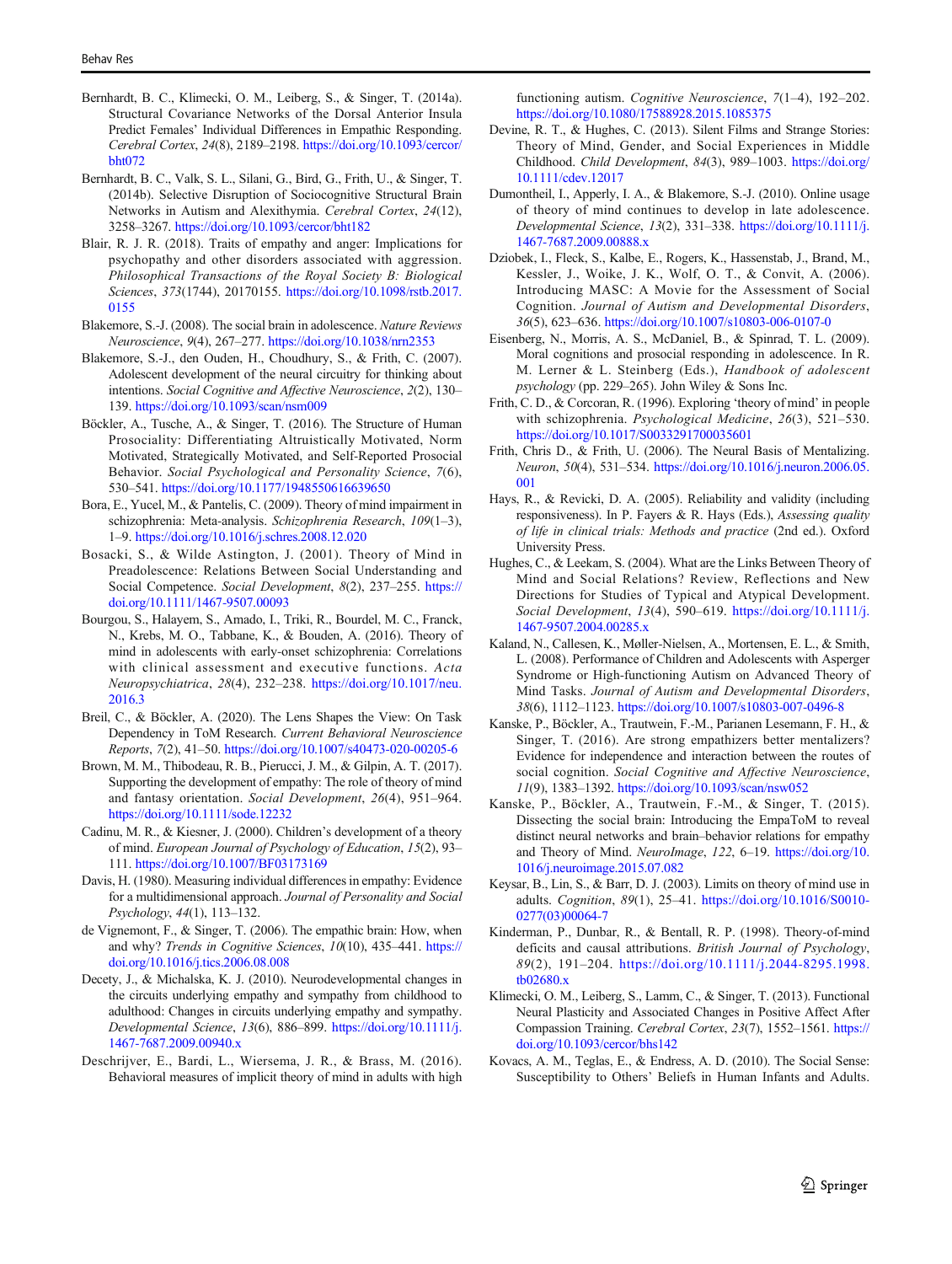<span id="page-13-0"></span>Science, 330(6012), 1830-1834. [https://doi.org/10.1126/science.](https://doi.org/10.1126/science.1190792) [1190792](https://doi.org/10.1126/science.1190792)

- Leppanen, J., Sedgewick, F., Treasure, J., & Tchanturia, K. (2018). Differences in the Theory of Mind profiles of patients with anorexia nervosa and individuals on the autism spectrum: A meta-analytic review. Neuroscience & Biobehavioral Reviews, 90, 146–163. <https://doi.org/10.1016/j.neubiorev.2018.04.009>
- Li, D., Li, X., Yu, F., Chen, X., Zhang, L., Li, D., Wei, Q., Zhang, Q., Zhu, C., & Wang, K. (2017). Comparing the ability of cognitive and affective Theory of Mind in adolescent onset schizophrenia. Neuropsychiatric Disease and Treatment, Volume 13, 937–945. <https://doi.org/10.2147/NDT.S128116>
- Martin, G. B., & Clark, R. D. (1982). Distress crying in neonates: Species and peer specificity. Developmental Psychology, 18(1), 3.
- Murray, K., Johnston, K., Cunnane, H., Kerr, C., Spain, D., Gillan, N., Hammond, N., Murphy, D., & Happé, F. (2017). A new test of advanced theory of mind: The "Strange Stories Film Task" captures social processing differences in adults with autism spectrum disorders: A new test of advanced theory of mind. Autism Research, 10(6), 1120–1132. <https://doi.org/10.1002/aur.1744>
- Oliver, L. D., Vieira, J. B., Neufeld, R. W. J., Dziobek, I., & Mitchell, D. G. V. (2018). Greater involvement of action simulation mechanisms in emotional vs cognitive empathy. Social Cognitive and Affective Neuroscience, 13(4), 367–380. <https://doi.org/10.1093/scan/nsy013>
- Osterhaus, C., Koerber, S., & Sodian, B. (2016). Scaling of Advanced Theory-of-Mind Tasks. Child Development, 87(6), 1971–1991. <https://doi.org/10.1111/cdev.12566>
- Öztürk, Y., Özyurt, G., Turan, S., Mutlu, C., Tufan, A. E., & Akay, A. P. (2020). Relationships Between Theory of Mind (ToM) and Attachment Properties in Adolescent with Social Axiety Disorder 57(1), 65–70.
- Paap, K. R., & Sawi, O. (2016). The role of test-retest reliability in measuring individual and group differences in executive functioning. Journal of Neuroscience Methods, 274, 81–93.
- Paulus, D. C. (2006). Der Saarbrückener Persönlichkeitsfragebogen (IRI) zur Messung von Empathie. [http://bildungswissenschaften.](http://bildungswissenschaften.uni-saarland.de/personal/paulus/empathy/SPF_Artikel.pdf) [uni-saarland.de/personal/paulus/empathy/SPF\\_Artikel.pdf](http://bildungswissenschaften.uni-saarland.de/personal/paulus/empathy/SPF_Artikel.pdf)
- Piedmont, R. L. (2014). Inter-item Correlations. In A. C. Michalos (Ed.), Encyclopedia of Quality of Life and Well-Being Research (pp. 3303–3304). Springer Netherlands. [https://doi.org/10.1007/978-](https://doi.org/10.1007/978-94-007-0753-5_1493) [94-007-0753-5\\_1493](https://doi.org/10.1007/978-94-007-0753-5_1493)
- Preckel, K., Kanske, P., Singer, T., Paulus, F. M., & Krach, S. (2016). Clinical trial of modulatory effects of oxytocin treatment on higherorder social cognition in autism spectrum disorder: A randomized, placebo-controlled, double-blind and crossover trial. BMC Psychiatry, 16(1), 329. <https://doi.org/10.1186/s12888-016-1036-x>
- Reiter, A. M. F., Kanske, P., Eppinger, B., & Li, S.-C. (2017). The Aging of the Social Mind—Differential Effects on Components of Social Understanding. Scientific Reports, 7(1), 1–8. [https://doi.org/10.](https://doi.org/10.1038/s41598-017-10669-4) [1038/s41598-017-10669-4](https://doi.org/10.1038/s41598-017-10669-4)
- Santiesteban, I., Gibbard, C., Drucks, H., Clayton, N., Banissy, M. J., & Bird, G. (2021). Individuals with Autism Share Others' Emotions: Evidence from the Continuous Affective Rating and Empathic Responses (CARER) Task. Journal of Autism and Developmental Disorders, 51(2), 391–404. [https://doi.org/10.1007/s10803-020-](https://doi.org/10.1007/s10803-020-04535-y) [04535-y](https://doi.org/10.1007/s10803-020-04535-y)
- Schenkel, L. S., Marlow-O'Connor, M., Moss, M., Sweeney, J. A., & Pavuluri, M. N. (2008). Theory of mind and social inference in children and adolescents with bipolar disorder. Psychological Medicine, 38(6), 791-800. [https://doi.org/10.1017/](https://doi.org/10.1017/S0033291707002541) [S0033291707002541](https://doi.org/10.1017/S0033291707002541)
- Schober, P., Boer, C., & Schwarte, L. A. (2018). Correlation Coefficients: Appropriate Use and Interpretation. Anesthesia & Analgesia, 126 (5), 1763 – 1768. [https://doi.org/10.1213/ANE.](https://doi.org/10.1213/ANE.0000000000002864) [0000000000002864](https://doi.org/10.1213/ANE.0000000000002864)
- Schurz, M., Radua, J., Aichhorn, M., Richlan, F., & Perner, J. (2014). Fractionating theory of mind: A meta-analysis of functional brain imaging studies. Neuroscience & Biobehavioral Reviews, 42, 9–34. <https://doi.org/10.1016/j.neubiorev.2014.01.009>
- Schurz, M., Radua, J., Tholen, M. G., Maliske, L., Margulies, D. S., Mars, R. B., Sallet, J., & Kanske, P. (2020). Toward a hierarchical model of social cognition: A neuroimaging meta-analysis and integrative review of empathy and theory of mind. Psychological Bulletin <https://doi.org/10.1037/bul0000303>
- Sebastian, C. L., Fontaine, N. M. G., Bird, G., Blakemore, S.-J., De Brito, S. A., McCrory, E. J. P., & Viding, E. (2012). Neural processing associated with cognitive and affective Theory of Mind in adolescents and adults. Social Cognitive and Affective Neuroscience, 7(1), 53–63. <https://doi.org/10.1093/scan/nsr023>
- Sharp, C., Pane, H., Ha, C., Venta, A., Patel, A. B., Sturek, J., & Fonagy, P. (2011). Theory of Mind and Emotion Regulation Difficulties in Adolescents With Borderline Traits. Journal of the American Academy of Child & Adolescent Psychiatry, 50(6), 563–573.e1. <https://doi.org/10.1016/j.jaac.2011.01.017>
- Simmons, J. P., Nelson, L. D., & Simonsohn, U. (2012). A 21 word solution. Available at SSRN 2160588.
- Singer, T. (2006). The neuronal basis and ontogeny of empathy and mind reading: Review of literature and implications for future research. Neuroscience & Biobehavioral Reviews, 30(6), 855-863. [https://](https://doi.org/10.1016/j.neubiorev.2006.06.011) [doi.org/10.1016/j.neubiorev.2006.06.011](https://doi.org/10.1016/j.neubiorev.2006.06.011)
- Singer, T., & Lamm, C. (2009). The Social Neuroscience of Empathy. Annals of the New York Academy of Sciences, 1156(1), 81–96. <https://doi.org/10.1111/j.1749-6632.2009.04418.x>
- Stietz, J., Jauk, E., Krach, S., & Kanske, P. (2019). Dissociating Empathy From Perspective-Taking: Evidence From Intra- and Inter-Individual Differences Research. Frontiers in Psychiatry, 10, 126. <https://doi.org/10.3389/fpsyt.2019.00126>
- Symeonidou, I., Dumontheil, I., Ferguson, H. J., & Breheny, R. (2020). Adolescents are delayed at inferring complex social intentions in others, but not basic (false) beliefs: An eye-movement investigation. Quarterly Journal of Experimental Psychology [https://doi.org/10.](https://doi.org/10.1177/1747021820920213) [1177/1747021820920213](https://doi.org/10.1177/1747021820920213)
- Tholen, M. G., Trautwein, F., Böckler, A., Singer, T., & Kanske, P. (2020). Functional magnetic resonance imaging (fMRI) item analysis of empathy and theory of mind. Human Brain Mapping, 41, 2611–2628. <https://doi.org/10.1002/hbm.24966>
- Trautwein, F.-M., Kanske, P., Böckler, A., & Singer, T. (2020). Differential benefits of mental training types for attention, compassion, and theory of mind. Cognition, 194, 104039. [https://doi.org/](https://doi.org/10.1016/j.cognition.2019.104039) [10.1016/j.cognition.2019.104039](https://doi.org/10.1016/j.cognition.2019.104039)
- Valk, S. L., Bernhardt, B. C., Trautwein, F.-M., Böckler, A., Kanske, P., Guizard, N., Collins, D. L., & Singer, T. (2017). Structural plasticity of the social brain: Differential change after socio-affective and cognitive mental training. Science Advances, 3(10), e1700489.
- van Hazebroek, B. C. M., Olthof, T., & Goossens, F. A. (2017). Predicting aggression in adolescence: The interrelation between (a lack of) empathy and social goals: Predicting Aggression in Adolescence. Aggressive Behavior, 43(2), 204–214. [https://doi.](https://doi.org/10.1002/ab.21675) [org/10.1002/ab.21675](https://doi.org/10.1002/ab.21675)
- van Zonneveld, L., Platje, E., de Sonneville, L., van Goozen, S., & Swaab, H. (2017). Affective empathy, cognitive empathy and social attention in children at high risk of criminal behaviour. Journal of